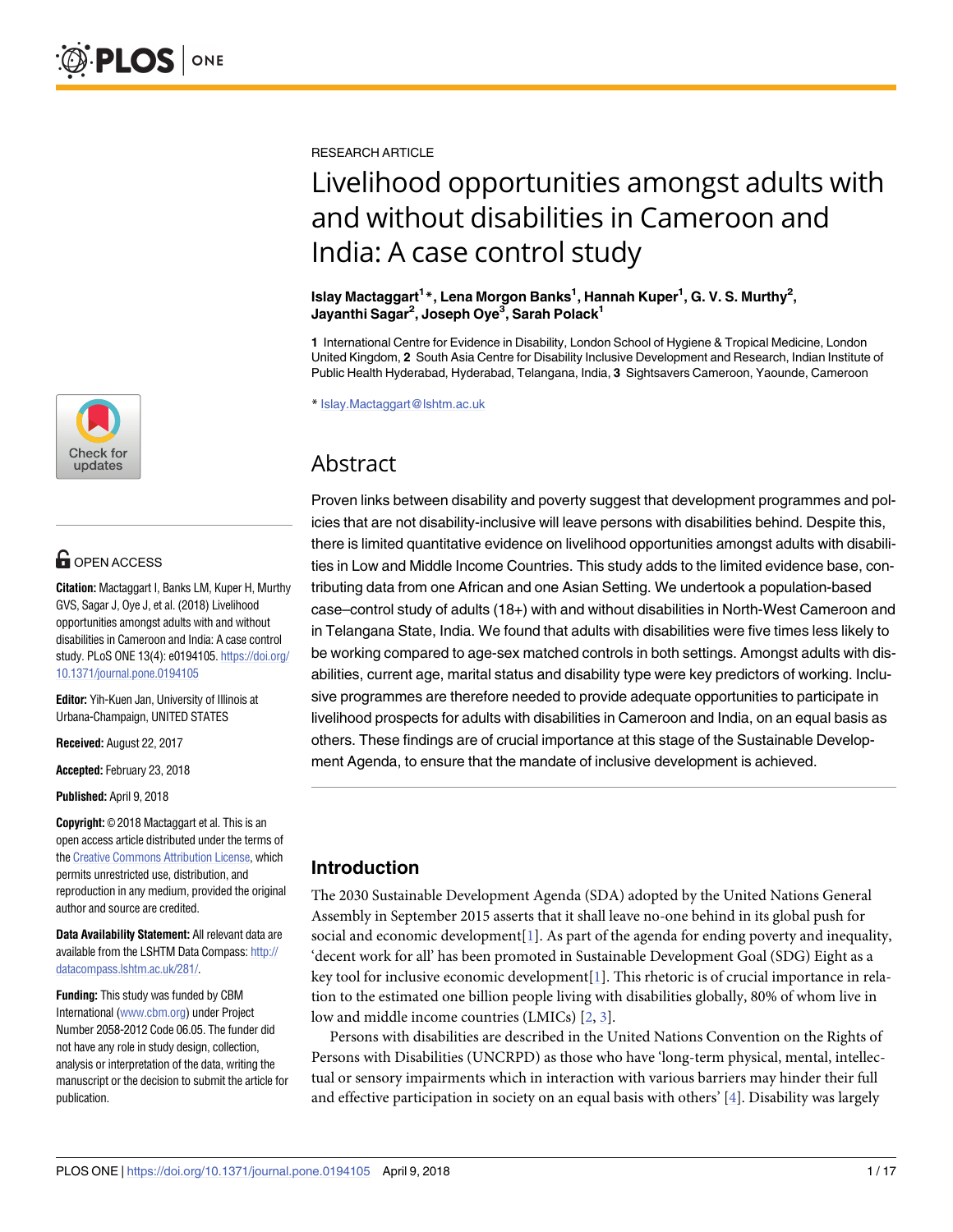<span id="page-1-0"></span>

**Competing interests:** The authors have declared that no competing interests exist.

absent from the international development agenda set by the precedent 2000–2015 Millennium Development Goals, which arguably led to persons with disabilities being excluded from development efforts and widening the poverty gap between persons with and without disabilities [\[5–7\]](#page-14-0). In response to criticism on this issue, the 2015–2030 SDGs have placed a greater emphasis on inclusive development, with calls for tracking equity in progress towards each goal through disaggregation of data by disability.

Poverty and disability are interlinked; a recent systematic review showed a positive association between disability and economic poverty in 80% of the 78 included studies[[8](#page-14-0)]. The relationship between poverty and disability is theorized as cyclical [[9,](#page-14-0) [10\]](#page-14-0). Poverty is posited to increase the risk of disability via exclusion from health care or health information, and through heightened exposure to risk factors for poor health and impairment (including trauma, infectious disease, unsafe environments, poor sanitation and malnutrition) [\[11,](#page-14-0) [12\]](#page-14-0). Conversely, disability can lead to or exacerbate poverty through participation restrictions, including exclusion from education, and barriers to engaging in decent work [[13](#page-14-0)]. Exclusion from livelihood opportunities has also been shown to negatively impact on psychosocial wellbeing, identity and social inclusion [\[14\]](#page-14-0).

Livelihoods can be defined as the means through which individuals or households are able to meet their basic needs. It encompasses not only remunerated labour, but also an individual's capabilities (e.g. level of education, skills), assets and participation in other productive activities (e.g. farming for direct consumption)[[15\]](#page-14-0). Building upon this definition, the Sustainable Livelihood Approach promotes the idea that for a livelihood to be sustainable, individuals must be able to both maintain a basic standard of living through times of stress and shock (e.g. natural disasters, economic upheaval) and to have opportunities for livelihood improvement (e.g. through education and productive investments). The Sustainable Livelihood Approach has been a fundamental cornerstone of international development and poverty reduction, as it emphasizes a shift beyond the subsistence level, toward long-term poverty alleviation. A key component for sustainable livelihoods is engagement in decent work: work that is stable, respects an individual's dignity, provides safe conditions and has fair remuneration.

Persons with disabilities are believed to face widespread exclusion from livelihood opportunities in many settings. While there is clear evidence from high-income countries of a gap in the employment rate between persons with and without disabilities–averaging 40% of the rate of persons without disabilities–equivalent analyses from LMICs are more challenging given the complexity of livelihood situations in many of these settings  $[16–18]$  $[16–18]$ . Notably, in many LMICs the vast majority of the labour force participates in the informal economy, in subsistence agriculture, or in economic activities that are not well monitored and difficult to measure [\[19\]](#page-14-0). Still, existing evidence points to substantial inequalities: for example, in the 2002–2003 World Health Surveys significant employment gaps between persons with and without disabilities were found across nine of 15 LMICs, with persons with multiple impairments and men experiencing the highest gaps[\[20\]](#page-14-0). Lower rates of employment among persons with disabilities have been found consistently in other studies, although many focus on formal sector employment only[\[21,](#page-14-0) [22\]](#page-15-0).

Considering the over-representation of persons with disabilities amongst the poor[[23](#page-15-0)] and the SDA's focus on decent work for all as a tool for inclusive economic development, there is an urgent need for data on access to livelihood opportunities amongst persons with disabilities. Understanding this relationship is key if the focus on inclusive development and elimination of poverty within the SDGs is to be achieved.

Cameroon and India are two countries classified by the World Bank as lower middle income, on account of gross national income per capita, with approximately a quarter of the population in both countries living below \$1.25 per day [\[24\]](#page-15-0). The United Nations Human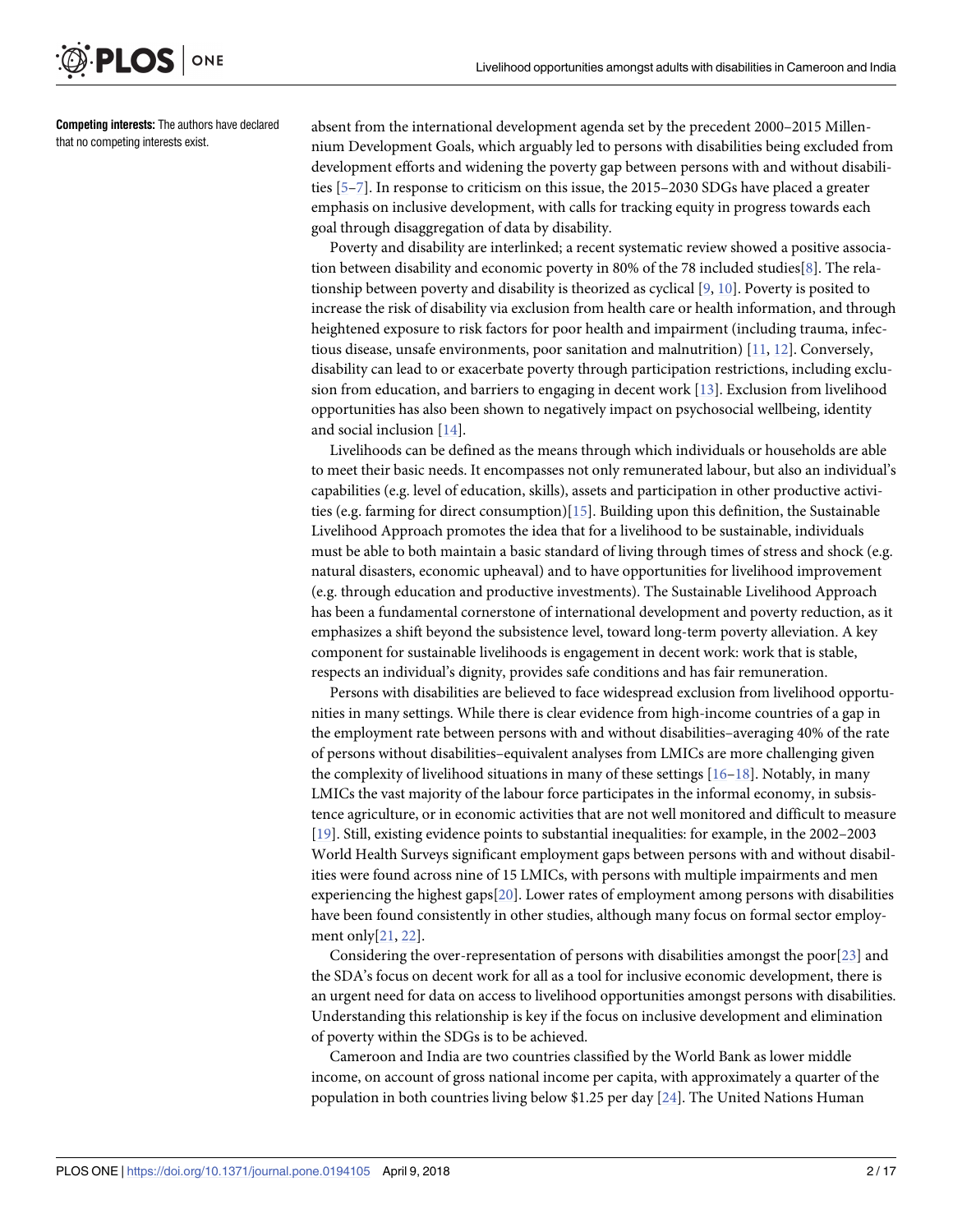<span id="page-2-0"></span>Development Index—which generates country-level composite scores using indicators of health, life expectancy, education, and standard of living—ranked India 131st and Cameroon 153rd in 2016[\[24\]](#page-15-0).

The UNCRPD was signed by Cameroon in 2008, but is yet to be ratified[\[25\]](#page-15-0). Limited data on disability in Cameroon are available. However, a recent review by Ray et al. (2017) identified five studies that addressed access to work amongst persons with specific impairments (for example visual impairments or related to HIV) in Cameroon, all of which documented unequal employment opportunities related to a combination of stigma, participation restrictions and restricted access to education[[26](#page-15-0)].

The Persons with Disabilities Act in India, which legislates the right to equal opportunities and full participation amongst persons with disabilities, was enforced by the National Government of India in 1995[\[27\]](#page-15-0). This was followed by a National Policy for Persons with Disabilities in 2006 and ratification of the UNCRPD in 2007[\[27\]](#page-15-0) [[25](#page-15-0)]. However, ineffective programmes, insufficient funding and complexities in resource mobilisation are all stated barriers to the realisation of rights as set out in Indian inclusive legislature, leading to lower employment participation rates amongst persons with disabilities in the country [[28–30\]](#page-15-0).

The aim of this study was to build evidence on access to livelihoods amongst adults with and without disabilities in one district each of two LMICs: Cameroon and India.

# **Methods**

#### **Study overview**

This was an observational population-based study in two LMIC settings. We undertook all-age population-based surveys of disability in a district each of one African and one Asian LMIC (Cameroon and India respectively). Disability was conceptualised as per the World Health Organisation's (WHO) bio-psycho-social International Classification of Functioning, Disability and Health (ICF), which perceives disability as an umbrella term incorporating difficulties in any one of three inter-related spheres of functioning–impairments, activity limitations or participation restrictions–as the result of an interaction between a health condition and contextual factors[\[31\]](#page-15-0). We used both a self-reported functioning tool and clinical screening tools to identify individuals with disabilities.

A case-control study of adults with and without disabilities (cases and controls, respectively) was nested within the population-based study. Participants responded to questions concerning their current livelihood situation, so as to assess the impact of disability on livelihood opportunities and wellbeing.

#### **Study setting**

The study took place in Fundong Health District, North West Cameroon in 2013, and in Mahbubnagar District, Telangana State in India in 2014.

#### **Survey population and sampling**

We conservatively estimated the all-age prevalence of disability to be four percent in both India and Cameroon[[2,](#page-14-0) [32\]](#page-15-0). This required a sample of 4,056 per country, assuming precision of 20%, 95% confidence, a design effect of 1.4 and 20% non-response.

In each setting, we selected 51 primary sampling units (clusters) from the most recent National Census using probability proportionate to size sampling. Within clusters, modified compact segment sampling was used[[33](#page-15-0)]. A cluster sketch map was created by enumerators, together with local leaders, and divided into segments of approximately 80 people. One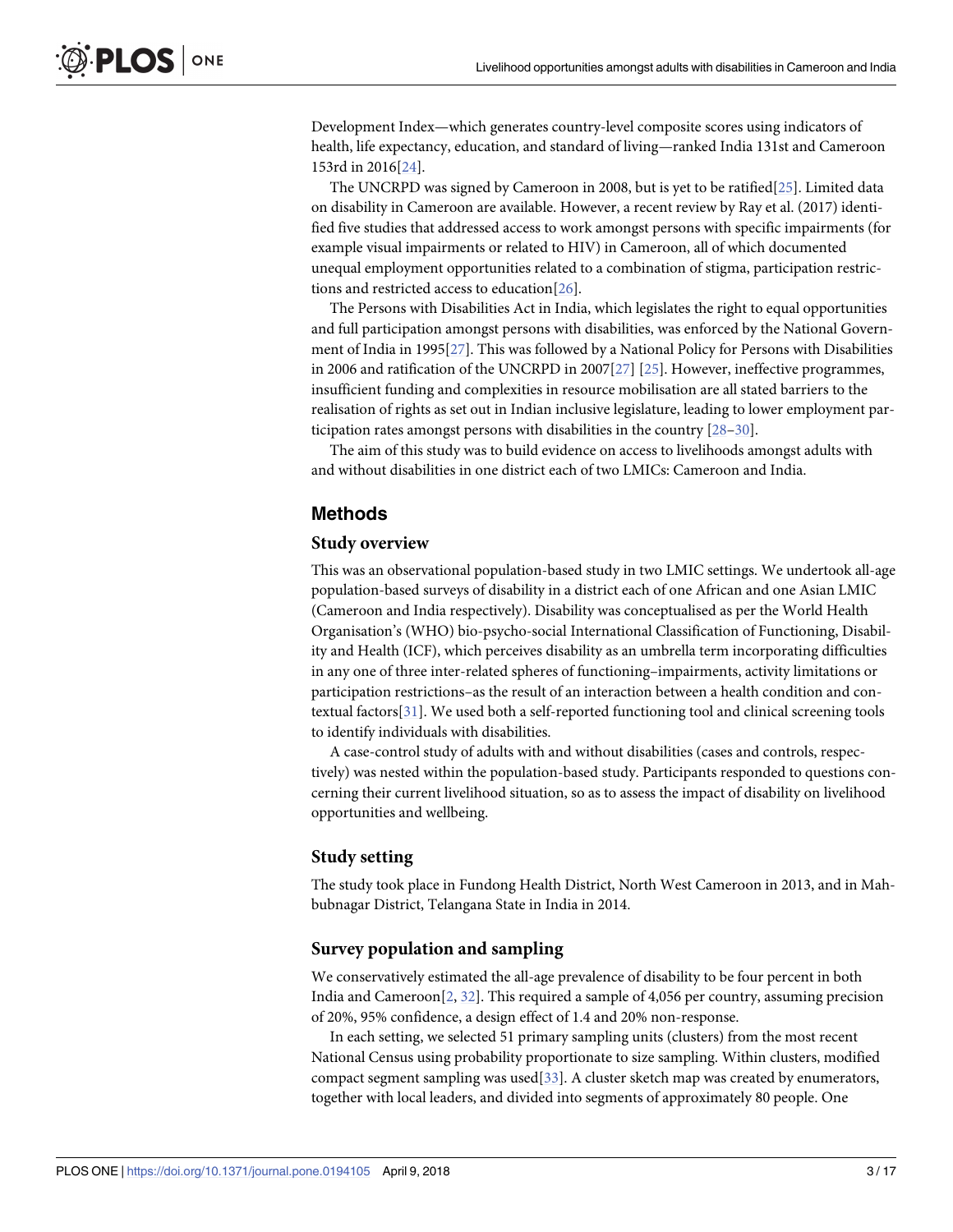<span id="page-3-0"></span>segment was randomly selected, and all households within this segment were visited door-todoor until 80 people of all ages were enumerated.

Eligible household members were informed about the survey and invited to attend a local, central location for screening over the following two days. Enumerators made two repeat visits as needed to encourage attendance and those physically unable to attend (e.g. due to mobility impairment) were visited by the survey team in their homes at the end of the second day.

#### **Screening for disability**

Participants were screened for i) self-reported functional limitations and ii) clinical impairments in vision, hearing and the musculoskeletal system, epilepsy and depression. Epilepsy as a health condition was included due to the documented associations both between epilepsy and healthrelated quality of life, and between seizure-related falls and long-term physical impairment [[34\]](#page-15-0). The screening tools and protocols for adults (18 and above) are described below [\[35](#page-15-0)].

**Self-reported limitations.** The Washington Group Extended Set on Functioning for Adults was used to screen for self-reported functional limitations. This is comprised of 21 questions about level of difficulty with different domains of functioning (e.g. seeing, hearing), and scored on a severity scale of no difficulty, some difficulty, a lot of difficulty and cannot do [\[36\]](#page-15-0).

**Vision impairment.** We assessed visual acuity (VA) using a tumbling 'E' chart with size 6/18 optotype on one side and 6/60 on the other[\[37\]](#page-15-0). Visual impairment was categorised using the WHO protocol for VA in the better eye: moderate VA *<*6/18; severe VA *<*6/60 and *>*3/ 60; blind VA *<*3/60.

**Hearing impairment.** Hearing impairment was measured using a modified version of the WHO Ear and Hearing Disorders Survey Protocol[[38\]](#page-15-0). All participants were first tested using an otoacoustic emissions (OAE) machine for middle ear function. All participants who failed this test in both ears, or for whom an OAE reading could not be taken, underwent Pure Tone Audiometry testing using a field audiometer. Hearing thresholds were recorded as the average threshold across four test frequencies (1KHz, 2KHz, 4KHz and 0.5KHz) and categorised as per WHO recommendations for hearing thresholds in A-weighted decibels (dBA) for the better ear: moderate 41–60 dBA; severe 61–80 dBA; profound *>*80 dBA.

**Musculoskeletal impairment and epilepsy.** Musculoskeletal impairment and epilepsy were both assessed using the Rapid Assessment of Musculoskeletal Impairment protocol[[39](#page-15-0)]. This comprises six preliminary screening questions on a) difficulty using the musculoskeletal system b) use of a mobility aid c) whether a body part was considered misshapen by the participant and d) past experience of seizures. In India, an additional screening question on chronic back pain was added. Any participant responding affirmatively to one or more question was examined by an Orthopaedic Clinical Officer (Cameroon) or physiotherapist (India), including standardised observation of activities and history to determine the presence of moderate or severe physical impairment and/or epilepsy.

**Clinical depression.** Clinical depression was measured using the Patient Health Questionnaire (PHQ-9), previously validated in both settings[[40\]](#page-15-0). All participants answered three initial screening questions, with a further six questions triggered based on affirmative response. A composite score of 20 or above signifies symptoms of severe depression.

**Defining disability.** For the purposes of this study, participants were considered to have a disability if they met any of the following criteria:

• Self-reported functional limitations: 'A lot of difficulty' or 'cannot do' in any basic activity domain (seeing, hearing, walking or climbing steps, understanding, being understood, remembering, concentrating, self-care, upper body strength and fine motor dexterity).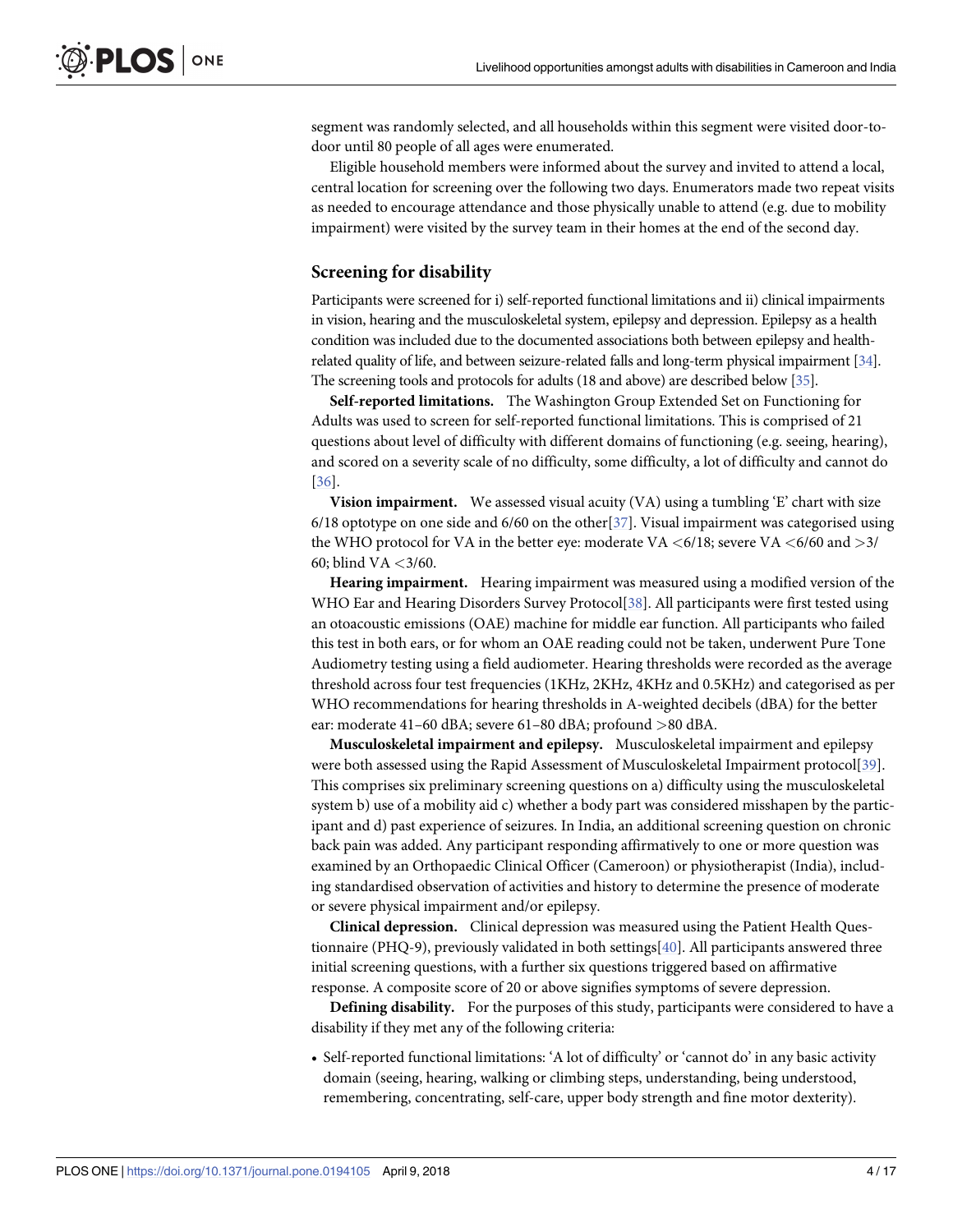- Vision Impairment: presenting vision in better eye of *<*6/18
- Hearing Impairment: Presenting average hearing threshold in better ear of *>*40dBA
- Musculoskeletal Impairment: structure impairment with moderate effect on the musculoskeletal system's ability to function as a whole 25–49% or greater
- Epilepsy: three or more tonic clonic seizures previously experienced
- Depression: score of 20 or above on PHQ-9

#### **Nested case-control study**

All participants aged 18 and above who screened positive for disability were invited to participate in the nested case-control study ("cases") alongside an age (+/- five years), sex and cluster-matched "control" without a disability. One additional adult with a disability was identified through community key informants (e.g. local health workers) from an adjacent segment in each cluster to ensure adequate sample size for the case-control study.

Cases and controls were interviewed using a standardised questionnaire including modules on: socio-economic status, education, healthcare and rehabilitation, participation and environmental barriers, water and sanitation as well as livelihoods, which is the focus of this paper [\(S1](#page-13-0) [File](#page-13-0) and S2 [File\)](#page-13-0). The livelihoods module assessed engagement in work in the last 12 months, type of work (including informal work seasonality and type of payment), reasons if not working and access to both state and non-state livelihood support. Questionnaires were translated into local languages using standard forward and backward translation procedures and were pilot tested in each setting.

# **Training**

Three teams per setting received ten days training. Teams were comprised of two interviewers, two enumerators, three field assistants, one audiologist/ENT nurse, one ophthalmic nurse/ vision tech and one physiotherapist/orthopaedic clinical officer

# **Data entry and analysis**

Cases included all adults (18+) with disabilities identified in the population-based survey component of the study, plus one additional adult with a disability per cluster identified via casefinding. One age (+/- 5 years), sex and community matched control was also recruited into the study per case. All screening data were double-entered into a purpose-built Microsoft Access Database. The case-control questionnaire was built using Open Data Kit software and administered using ASUS Google Nexus 7 android tablets. Data were analysed in STATA 12.0.

The primary outcome variable 'working' was defined as having undertaken any activities contributing to household consumption (inclusive of subsistence farming and remuneration for any activity in cash or kind).

Six binary, non-mutually-exclusive, variables for 'type' of disability were constructed based on a combination of the clinical and self-reported results. These were:

- Vision: VA*<*6/18, or reported 'a lot of difficulty' or 'cannot do' in the vision domain of the WG questions
- Hearing: Presenting average hearing threshold in better ear of *>*40dBA, or reported 'a lot of difficulty' or 'cannot do' in the hearing domain of the WG questions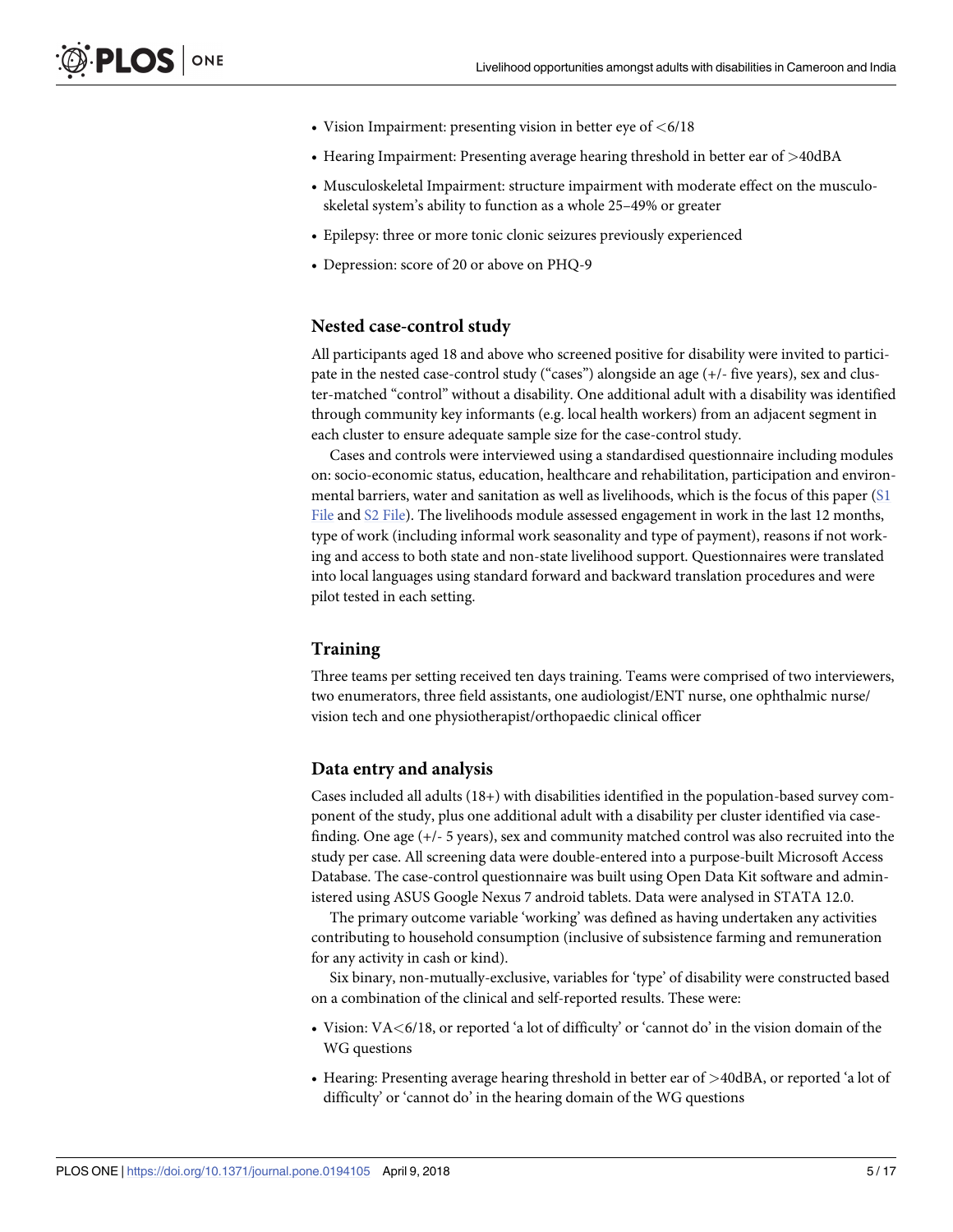- <span id="page-5-0"></span>• Physical Function: Structure impairment of 25–49% or greater, screens positive for epilepsy, or reported 'a lot of difficulty' or 'cannot do' in the physical domain of the WG questions
- Intellectual Function: Reported 'a lot of difficulty' or 'cannot do' in the learning and understanding domains of WG questions
- Depression: score of 20 or above on PHQ-9
- Multiple: More than one of the above.

Severity of limitation was calculated amongst cases as 'moderate' or 'severe/profound' based on severity combined across both the participant's reported functional limitation responses (with 'a lot of difficulty' corresponding to moderate, 'cannot do' as severe) and clinical impairment severity as per the international protocols described above.

We constructed a socio-economic status (SES) score through principal component analysis (PCA) of household assets [[41](#page-15-0)]. The PCA score distribution amongst controls was used to define the interquartile range, with cases then categorised into quartiles based on control 'cutpoints'[[42\]](#page-15-0).

We undertook logistic regression analyses adjusted for age and sex to a) compare participation in work between cases and controls stratified by age, sex, SES, marital status and education and b) to explore socio-demographic and clinical predictors of working amongst cases. We also undertook multivariate logistic regression analyses for the above relationships, incorporating all above variables in the model to adjust for potential confounders. Binary variables were created for marital status (married versus never married, widowed or divorced) and education (no education versus at least one year of education). Conditional logistic regression was not conducted since complete matching was not achieved. The 'vce' command was used to calculate robust standard errors accounting for the heteroscedasticity of the sample in relation to clustering.

# **Ethical considerations**

Ethical Approval for the study was provided by:

- The London School of Hygiene and Tropical Medicine (London, UK)
- National Ethics Committee for Research in Human Health (CNERSH, Cameroon)
- Cameroon Baptist Convention Health Board Institutional Review Board (Cameroon)
- Indian Institute of Public Health Hyderabad Institutional Ethics Committee (India)
- Government of India Health Ministry Screening Committee (India)

Informed written/finger-print consent was obtained from all participants. Participants identified in the screening to have vision, hearing or musculoskeletal impairments were examined by the relevant clinical team members to determine cause and referral needs. Clinical team members also distributed basic medicines where appropriate and all participants with unmet health or rehabilitative needs were referred to relevant services.

#### **Results**

#### **Study population**

In India, the sample comprised 441 adult cases (378 identified via the survey and 63 through case-finding) and 288 age and sex matched controls. In Cameroon, 315 adult cases (271 identified via the survey and 44 via case-finding) and 184 controls were identified. The total number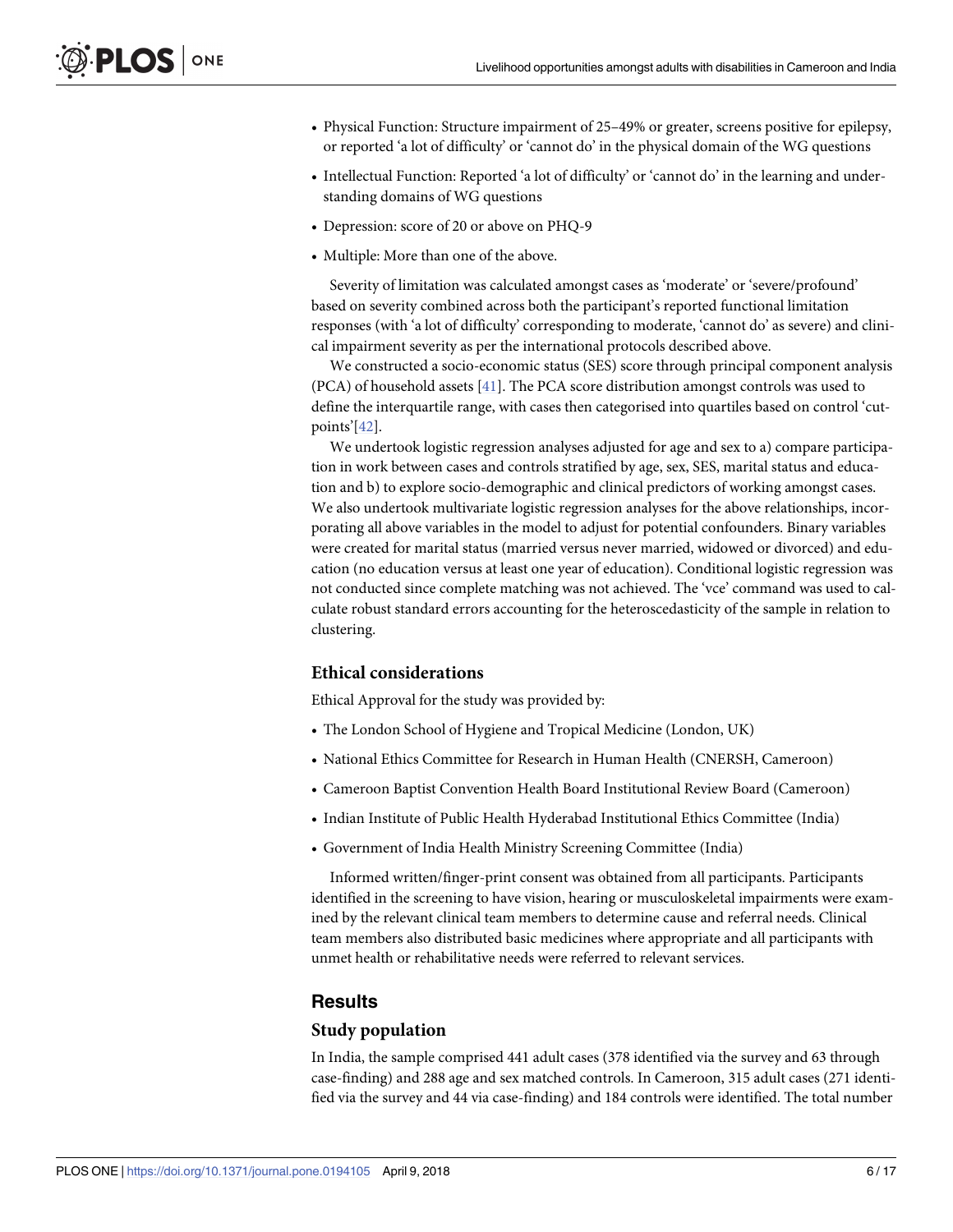<span id="page-6-0"></span>of controls is lower than the number of cases in both settings due to high prevalence of disability in older adults, limiting the availability of eligible cluster-matched controls in this age group.

Cases were well matched to controls on sex in both settings, but were more likely to be in the oldest age category  $(66+)$  in both India  $(OR = 5.3, 95\% CI = 3.2 - 8.9)$  and Cameroon  $(2.9, 1.9)$ 1.9–4.4) ([Table](#page-7-0) 1). Low levels of education and literacy were observed in both sites, with no differences between cases and controls.

The principal component on which the socio-economic status (SES) index was derived comprised an eigenvalue of 5.99 and explained 21% of the variance, supporting its suitability in representing SES (data not shown).

Cases in India were more likely to be in the poorest socio-economic quartile than controls (1.6, 1.1–2.4) but there were no differences in Cameroon. In both settings persons with disabilities were much more likely to have never married (India: 2.6 (1.3–5.3), Cameroon: 3.6 (1.6– 8.3)).

Among persons with disabilities, the distribution of 'type' of disability experienced was similar in both countries. Physical limitations accounted for the highest proportion of disability in both samples (55% of cases in India and 60% in Cameroon), followed by sensory limitations (vision 39%, hearing 40% in India, vision 34%, hearing 38% in Cameroon), intellectual limitations (15% and 19% respectively) and depression (9%, 3%). One third of persons with disabilities experienced multiple limitations. Due to case-finding, these do not constitute prevalence estimates or population-reliable proportions. Prevalence estimates from the population-based survey are reported elsewhere<sup>[\[43\]](#page-15-0)</sup>.

Amongst persons with disabilities, reported age of onset was lower in India than Cameroon (41% within the first five years of life in India, compared with 15% in Cameroon). Mean years of disability experienced was therefore higher in India (27.6, standard deviation 24.6) than Cameroon (17.7, sd 18.9). In India, 56% of persons with disabilities experienced moderate functional limitations compared with 76% in Cameroon, with the remainder in each setting experiencing severe or profound functional limitation.

#### **Livelihoods**

Persons with disabilities were substantially less likely to have engaged in work (including informal activities or subsistence agriculture) in the past 12 months compared to persons without in both India (82% of controls versus 48% of cases,  $OR = 0.2$ , 95%  $CI = 0.2 - 0.4$ ) and Cameroon (90% versus 69%, 0.3, 02–0.5) [\(Table](#page-8-0) 2). This relationship remained when stratified by age group, sex, marital status and education level. Persons with disabilities were significantly less likely than persons without to work across the SES quartiles with the exception of the secondlowest (poorest) socio-economic quartile in India (0.5, 0.2–1.2) and highest (least poor) quartile in Cameroon (0.7, 0.3–1.7) where the differences were non-significant.

Amongst study participants that were working, there was no difference in the type of work undertaken (work for self/household business, work for non-household member or work on farm owned/rented by the household) by persons with and without disabilities in either setting. In India, persons with disabilities were more likely (2.0, 1.3–3.1) to work irregularly (i.e. seasonally/part of the year rather than throughout), and less likely to be paid in a combination of cash funds and in kind than persons without disabilities [\(Table](#page-8-0) 3, next page). Amongst those working, half (50%) of both persons with and without disabilities worked on a farm either owned or rented by the household, compared with over three quarters of both persons with and without disabilities in Cameroon.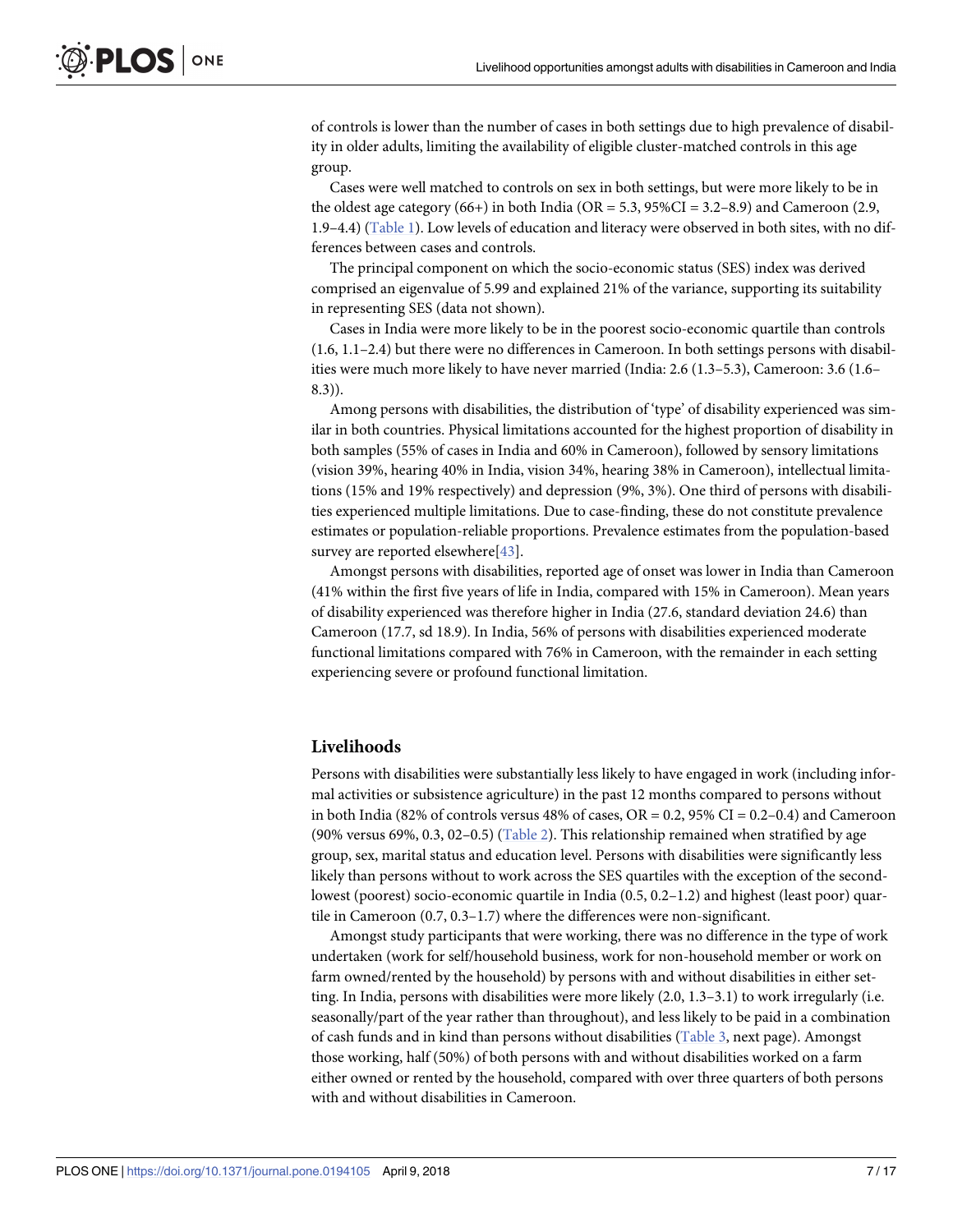# <span id="page-7-0"></span>**O. PLOS** ONE

|                                                       |                           | India                        |                              | Cameroon                  |                              |                             |  |
|-------------------------------------------------------|---------------------------|------------------------------|------------------------------|---------------------------|------------------------------|-----------------------------|--|
|                                                       | Cases $(n = 441)$<br>N(%) | Controls $(n = 288)$<br>N(%) | Age & Sex Adj OR (95%<br>CI) | Cases $(n = 315)$<br>N(%) | Controls $(n = 184)$<br>N(%) | Age & Sex Adj OR (95%<br>CI |  |
| <b>Age Group</b>                                      |                           |                              |                              |                           |                              |                             |  |
| $18 - 33$                                             | 83 (19%)                  | 76 (26%)                     | Baseline                     | 54 (17%)                  | 45 (25%)                     | Baseline                    |  |
| $34 - 49$                                             | 94 (21%)                  | 84 (29%)                     | $1.0(0.8-1.4)$               | 33 (10%)                  | 42 (23%)                     | $0.7(0.4 - 1.0)$            |  |
| $50 - 65$                                             | 165 (37%)                 | 111 (39%)                    | $1.4(1.1-1.7)$               | 70 (22%)                  | 51 (28%)                     | $1.1(0.8-1.7)$              |  |
| > 65                                                  | 99 (22%)                  | 17(6%)                       | $5.3(3.2-8.9)$               | 158 (50%)                 | 46 (25%)                     | $2.9(1.9-4.4)$              |  |
| Sex                                                   |                           |                              |                              |                           |                              |                             |  |
| Male                                                  | 199 (45%)                 | 133 (46%)                    | Baseline                     | 123 (39%)                 | 70 (38%)                     | Baseline                    |  |
| Female                                                | 242 (55%)                 | 155 (54%)                    | $1.0(0.9-1.2)$               | 192 (61%)                 | 114 (62%)                    | $1.1(0.8-1.6)$              |  |
| Education                                             |                           |                              |                              |                           |                              |                             |  |
| None                                                  | 322 (73%)                 | 186 (65%)                    | $1.6(1.0-2.7)$               | 195 (62%)                 | 78 (42%)                     | $2.0(1.0-3.9)$              |  |
| Primary                                               | 61 (14%)                  | 37 (13%)                     | $1.7(1.0-2.9)$               | 97 (31%)                  | 77 (42%)                     | $1.5(0.8-2.6)$              |  |
| Secondary or higher                                   | 58 (13%)                  | 65 (23%)                     | Baseline                     | 23 (7%)                   | 29 (16%)                     | Baseline                    |  |
| Literacy <sup>a</sup>                                 |                           |                              |                              |                           |                              |                             |  |
| Can read                                              | 124 (28%)                 | 102 (36%)                    | $0.8(0.6-1.2)$               | 113 (36%)                 | 101 (55%)                    | $0.7(0.5-1.0)$              |  |
| Cannot read                                           | 317 (72%)                 | 184 (64%)                    | Baseline                     | 199 (64%)                 | 82 (44.8%)                   | Baseline                    |  |
| Marital status <sup>a</sup>                           |                           |                              |                              |                           |                              |                             |  |
| Married/living together                               | 327 (74%)                 | 239 (84%)                    | Baseline                     | 170 (54%)                 | 116 (63%)                    | Baseline                    |  |
| Divorced/Separated                                    | 8(2%)                     | 7(2%)                        | $0.7(0.3-1.7)$               | 7(2%)                     | 7(4%)                        | $0.7(0.2 - 2.4)$            |  |
| Widowed                                               | 60 (14%)                  | 17(6%)                       | $1.6(0.9-2.6)$               | 73 (23%)                  | 31 (17%)                     | $1.2(0.7-2.1)$              |  |
| Never married                                         | 46 (10%)                  | 23 (8%)                      | $2.6(1.3-5.3)$               | 62 (20%)                  | 29 (16%)                     | $3.6(1.6-8.3)$              |  |
| <b>SES</b>                                            |                           |                              |                              |                           |                              |                             |  |
| 1 <sup>st</sup> Quartile (poorest)                    | 155 (36%)                 | 72 (25%)                     | $1.6(1.1-2.4)$               | 78 (25%)                  | 46 (25%)                     | $1.0(0.5-2.0)$              |  |
| $2^{\rm nd}$ Quartile                                 | 81 (19%)                  | 72 (25%)                     | $0.8(0.5-1.3)$               | 113 (36%)                 | 46 (25%)                     | $1.6(0.8-3.3)$              |  |
| $3^{\rm rd}$ Quartile                                 | 103 (24%)                 | 72 (25%)                     | $1.1(0.6-1.8)$               | 62 (20%)                  | 46 (25%)                     | $0.8(0.4-1.7)$              |  |
| 4 <sup>th</sup> Quartile (richest)                    | 95 (22%)                  | 72 (25%)                     | Baseline                     | 62 (20%)                  | 46 (25%)                     | Baseline                    |  |
| Disability measure b                                  |                           |                              |                              |                           |                              |                             |  |
| Vision                                                | 170 (39%)                 | $\overline{\phantom{a}}$     |                              | 108 (34%)                 | $\overline{\phantom{a}}$     |                             |  |
| Hearing                                               | 175 (40%)                 | $\overline{a}$               |                              | 120 (38%)                 |                              |                             |  |
| Physical Function                                     | 243 (55%)                 | $\overline{\phantom{a}}$     |                              | 190 (60%)                 | $\overline{\phantom{a}}$     |                             |  |
| <b>Intellectual Function</b>                          | 67 (15%)                  | $\overline{\phantom{a}}$     | $\overline{\phantom{a}}$     | 60 (19%)                  | $\overline{\phantom{a}}$     |                             |  |
| Depression                                            | 41 (9%)                   | $\overline{\phantom{a}}$     | $\overline{\phantom{a}}$     | 8(3%)                     | $\overline{\phantom{a}}$     | $\overline{\phantom{a}}$    |  |
| Multiple                                              | 174 (39%)                 | $\overline{\phantom{a}}$     | $\overline{\phantom{a}}$     | 115 (36%)                 | $\overline{\phantom{a}}$     | $\overline{a}$              |  |
| <b>Disability onset</b>                               |                           |                              |                              |                           |                              |                             |  |
| Under 5                                               | 172 (41%)                 | $\overline{a}$               |                              | 47 (15%)                  | $\overline{\phantom{a}}$     |                             |  |
| Childhood (5-17)                                      | 36 (9%)                   |                              |                              | 23 (7%)                   |                              |                             |  |
| Working age (18-49)                                   | 78 (19%)                  | $\overline{\phantom{m}}$     |                              | 73 (23%)                  |                              |                             |  |
| Older age $(50 +)$                                    | 103 (25%)                 | $\overline{\phantom{a}}$     |                              | 125 (40%)                 |                              |                             |  |
| Unknown                                               | 29 (7%)                   | $\overline{a}$               |                              | 43 (14%)                  |                              |                             |  |
| <b>Functional limitation</b><br>Severity <sup>c</sup> |                           |                              |                              |                           |                              |                             |  |
| Moderate                                              | 223 (56%)                 | $\overline{a}$               |                              | 238 (76%)                 | $\overline{\phantom{a}}$     |                             |  |
| Severe/Profound                                       | 182 (44%)                 |                              |                              | 74 (24%)                  |                              |                             |  |

a Missing marital status and literacy status for two controls in India, and for three cases and one control in Cameroon

<sup>b</sup> Not mutually exclusive (i.e. sum *>*100%)

c India: 26 severity missing as Epilepsy only cases with no severity scale, 3 missing Cameroon

<https://doi.org/10.1371/journal.pone.0194105.t001>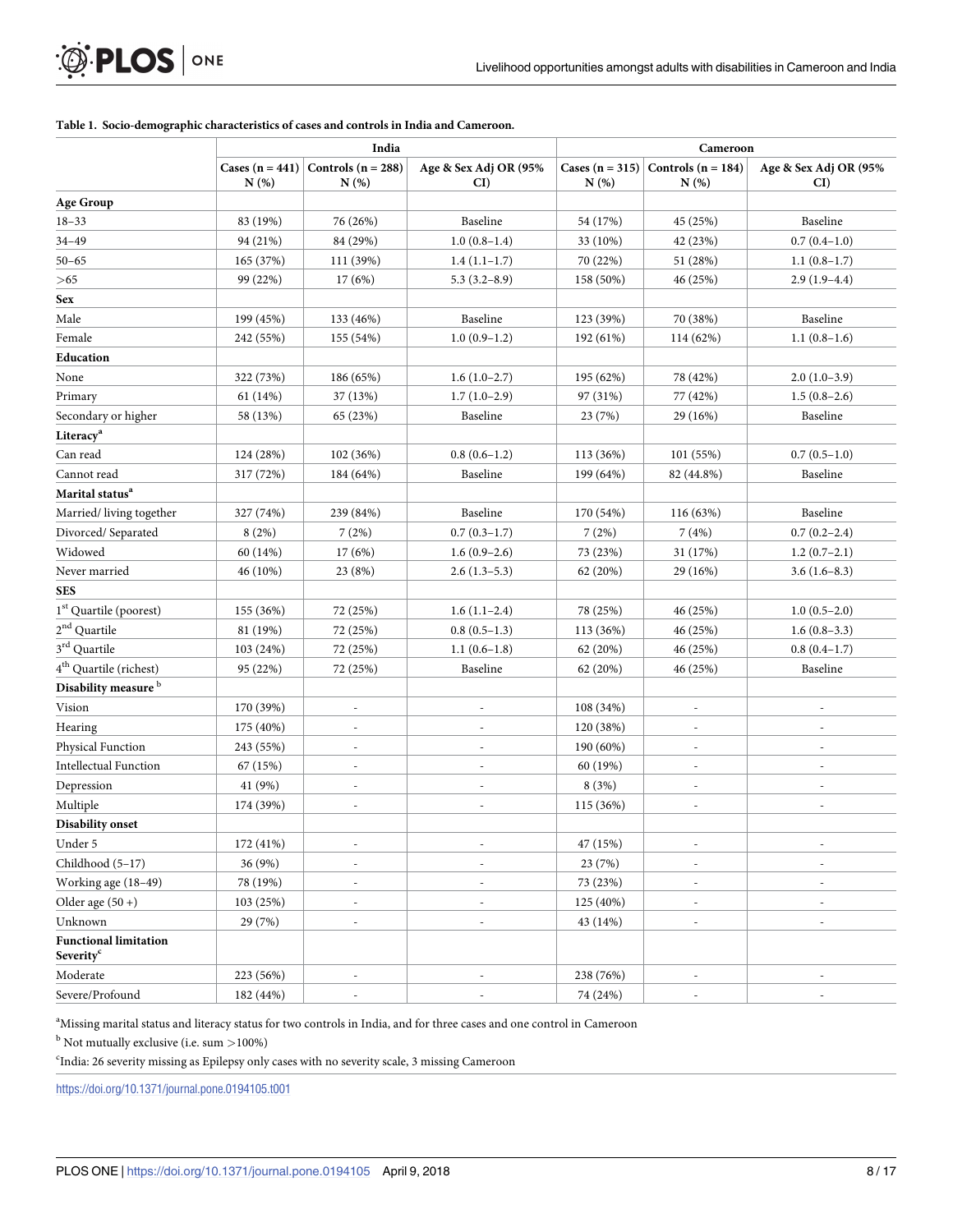<span id="page-8-0"></span>

|                                    |                           | India                           |                           | Cameroon                  |                                 |                           |  |
|------------------------------------|---------------------------|---------------------------------|---------------------------|---------------------------|---------------------------------|---------------------------|--|
|                                    | Cases $(n = 441)$<br>N(%) | Controls<br>$(n = 288)$<br>N(%) | Age & Sex Adj OR (95% CI) | Cases $(n = 315)$<br>N(%) | Controls<br>$(n = 184)$<br>N(%) | Age & Sex Adj OR (95% CI) |  |
| Total study sample                 | 212 (48%)                 | 235 (82%)                       | $0.2(0.2-0.4)$            | 217 (69%)                 | 165 (90%)                       | $0.3(0.2-0.5)$            |  |
| <b>Sex</b>                         |                           |                                 |                           |                           |                                 |                           |  |
| Male                               | 111 (56%)                 | 118 (89%)                       | $0.2(0.1-0.4)$            | 87 (71%)                  | 65 (93%)                        | $0.2(0.1-0.6)$            |  |
| Female                             | 101 (42%)                 | 117 (75%)                       | $0.3(0.2-0.5)$            | 130 (68%)                 | 100 (88%)                       | $0.3(0.2-0.6)$            |  |
| Age (years)                        |                           |                                 |                           |                           |                                 |                           |  |
| $18 - 33$                          | 40 (48%)                  | 56 (74%)                        | $0.3(0.1-0.7)$            | 29 (54%)                  | 40 (89%)                        | $0.1(0.1-0.4)$            |  |
| $34 - 49$                          | 79 (84%)                  | 79 (94%)                        | $0.3(0.1-1.1)$            | 29 (88%)                  | 38 (90%)                        | $0.7(0.2-3.3)$            |  |
| $50 - 65$                          | 79 (48%)                  | 91 (82%)                        | $0.2(0.1-0.4)$            | 56 (80%)                  | 48 (94%)                        | $0.2(0.1-0.8)$            |  |
| > 65                               | 14 (14%)                  | 9(53%)                          | $0.1(0.1-0.4)$            | 103 (65%)                 | 39 (85%)                        | $0.3(0.1-0.8)$            |  |
| <b>Marital Status</b>              |                           |                                 |                           |                           |                                 |                           |  |
| Married                            | 180 (55%)                 | 207 (87%)                       | $0.4(0.2-0.9)$            | 129 (76%)                 | 109 (94%)                       | $0.3(0.1-0.7)$            |  |
| Not Married                        | 32 (28%)                  | 28 (57%)                        | $0.2(0.1-0.3)$            | 88 (61%)                  | 56 (82%)                        | $0.3(0.2-0.6)$            |  |
| <b>Education</b>                   |                           |                                 |                           |                           |                                 |                           |  |
| One or more years education        | 65 (55%)                  | 80 (78%)                        | $0.2(0.1-0.4)$            | 89 (74%)                  | 95 (90%)                        | $0.4(0.2-0.8)$            |  |
| No education                       | 147 (46%)                 | 115 (83%)                       | $0.3(0.1-0.6)$            | 128 (66%)                 | 70 (90%)                        | $0.2(0.09-0.6)$           |  |
| <b>SES</b>                         |                           |                                 |                           |                           |                                 |                           |  |
| $1st$ Quartile (poorest)           | 79 (51%)                  | 63 (88%)                        | $0.1(0.05-0.4)$           | 50 (64%)                  | 41 (89%)                        | $0.2(0.08-0.6)$           |  |
| 2 <sup>nd</sup> Quartile           | 45 (56%)                  | 56 (78%)                        | $0.5(0.2-1.2)$            | 79 (70%)                  | 44 (96%)                        | $0.1(0.02-0.5)$           |  |
| 3 <sup>rd</sup> Quartile           | 53 (52%)                  | 64 (89%)                        | $0.1(0.05-0.3)$           | 44 (71%)                  | 43 (93%)                        | $0.2(0.06-0.6)$           |  |
| 4 <sup>th</sup> Quartile (richest) | 30 (32%)                  | 52 (72%)                        | $0.2(0.07-0.4)$           | 44 (71%)                  | 37 (80%)                        | $0.7(0.3-1.7)$            |  |

#### [Table](#page-6-0) 2. Relationship between disability and working status stratified by age, sex, education and SES (% worked in the last twelve months).

<https://doi.org/10.1371/journal.pone.0194105.t002>

#### **[Table](#page-6-0) 3. Relationship between disability and livelihoods.**

|                                              |                      | India <sup>a</sup>      |                               | Cameroon <sup>a</sup> |                         |                              |  |
|----------------------------------------------|----------------------|-------------------------|-------------------------------|-----------------------|-------------------------|------------------------------|--|
|                                              | Cases<br>$(n = 212)$ | Controls<br>$(n = 233)$ | Age & Sex Adj OR (95%)<br>CI) | Cases<br>$(n = 214)$  | Controls<br>$(n = 163)$ | Age & Sex Adj OR (95%<br>CI) |  |
|                                              | $N(\%)$              | N(%)                    |                               | N(%)                  | N(%)                    |                              |  |
| Type of work <sup>b</sup>                    |                      |                         |                               |                       |                         |                              |  |
| Work for self/ household business            | 18 (8%)              | 28 (12%)                | Baseline                      | 31 (14%)              | 30 (18%)                | Baseline                     |  |
| Work for non household member                | 88 (42%)             | 88 (38%)                | $1.6(0.8-3.2)$                | 18 (8%)               | 11(7%)                  | $1.6(0.7-3.6)$               |  |
| Work on farm owned or rented by<br>household | 106 (50%)            | 117 (50%)               | $1.4(0.7-2.9)$                | 165 (77%)             | 122 (75%)               | $0.7(0.4-1.5)$               |  |
| <b>Regularity of work</b>                    |                      |                         |                               |                       |                         |                              |  |
| Throughout the year                          | 117 (55%)            | 165(71%)                | Baseline                      | 95 (44%)              | 84 (52%)                | Baseline                     |  |
| Seasonally/ part of the year                 | 88 (42%)             | 62 (27%)                | $2.0(1.3-3.1)$                | 99 (46%)              | 66 (40%)                | $1.1(0.7-1.9)$               |  |
| Once in a while                              | 7(3%)                | 6(3%)                   | $1.7(0.6-4.9)$                | 20 (9%)               | 13 (8%)                 | $1.4(0.6-3.3)$               |  |
| Type of payment <sup>b</sup>                 |                      |                         |                               |                       |                         |                              |  |
| Cash onlyCash only                           | 166 (78%)            | 153 (66%)               | Baseline                      | 25 (12%)              | 21 (13%)                | Baseline                     |  |
| Cash and in kind                             | 40 (19%)             | 71 (30%)                | $0.5(0.3-0.8)$                | 87 (41%)              | 65 (40%)                | $0.8(0.4-1.6)$               |  |
| In kind only                                 | 4(2%)                | 7(3%)                   | $0.5(0.1-1.6)$                | 42 (20%)              | 31 (19%)                | $0.8(0.3-1.7)$               |  |
| Not paid                                     | $2(1\%)$             | 2(1%)                   |                               | 60 (28%)              | 46 (28%)                | $0.7(0.3-1.6)$               |  |

'-'Omitted due to small cell size

<sup>a</sup>missing data on livelihoods for two controls in India, and three cases and two controls in Cameroon, excluded from analysis

<sup>b</sup>Amongst all those working within last 12 months

<https://doi.org/10.1371/journal.pone.0194105.t003>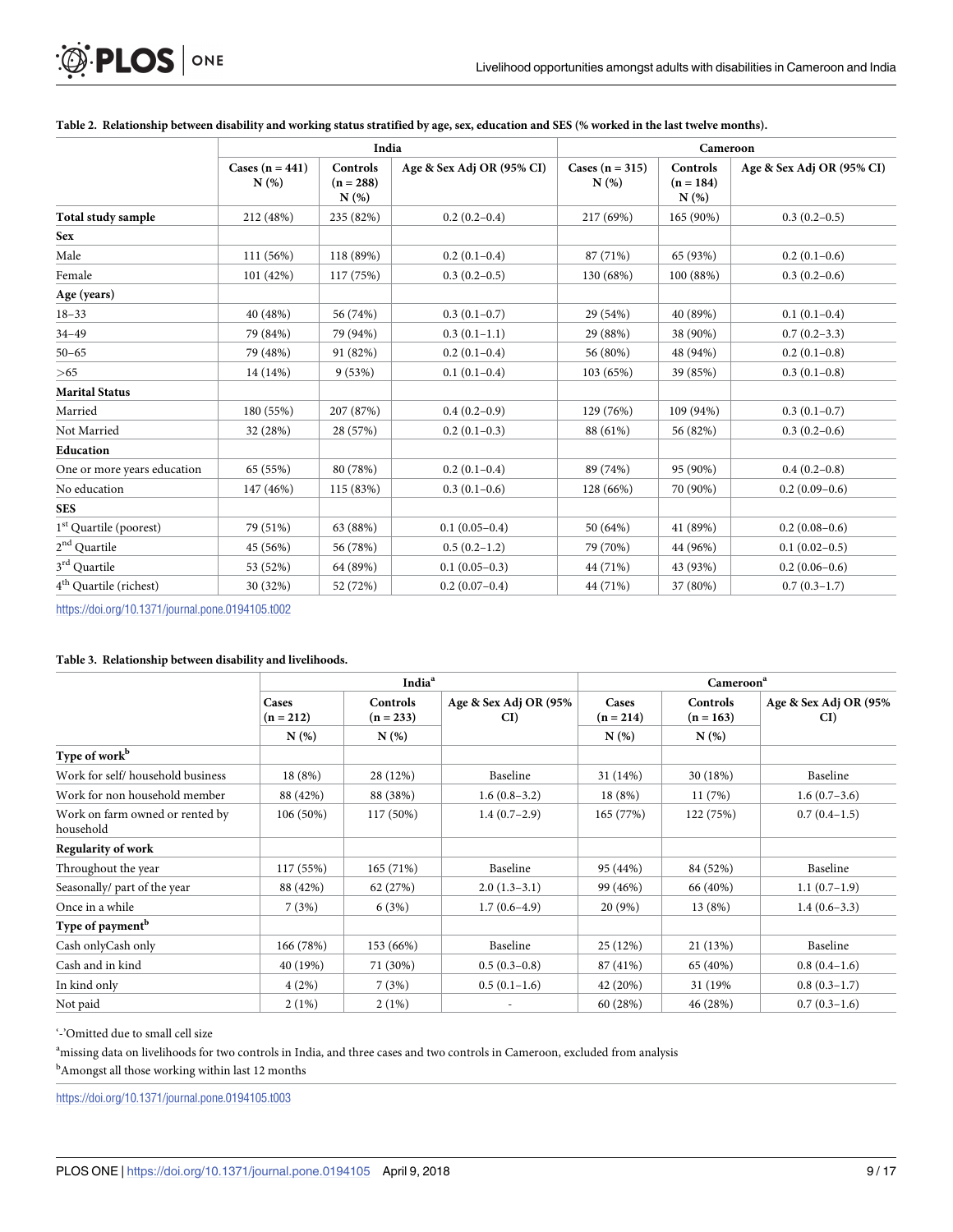#### **Table 4. Predictors of working in the last twelve months among cases.**

|                                           | India                          |                                    |                              | Cameroon                       |                                   |                              |  |
|-------------------------------------------|--------------------------------|------------------------------------|------------------------------|--------------------------------|-----------------------------------|------------------------------|--|
|                                           | Working<br>$(n = 212)$<br>N(%) | Not working<br>$(n = 229)$<br>N(%) | Age & Sex Adj OR (95%<br>CI) | Working<br>$(n = 217)$<br>N(%) | Not working<br>$(n = 98)$<br>N(%) | Age & Sex Adj OR (95%<br>CI) |  |
| <b>Sex</b>                                |                                |                                    |                              |                                |                                   |                              |  |
| Male                                      | 111 (52%)                      | 88 (38%)                           | Baseline                     | 87 (40%)                       | 36 (37%)                          | Baseline                     |  |
| Female                                    | 101 (48%)                      | 141 (62%)                          | $0.5(0.3-0.7)$               | 130 (60%)                      | 62 (63%)                          | $0.9(0.5-1.5)$               |  |
| Age (years)                               |                                |                                    |                              |                                |                                   |                              |  |
| $18 - 33$                                 | 40 (19%)                       | 43 (19%)                           | $5.6(2.6-11.9)$              | 29 (13%)                       | 25(26%)                           | $0.6(0.3-1.2)$               |  |
| $34 - 49$                                 | 79 (37%)                       | 15(7%)                             | $36.3(15.7 - 83.6)$          | 29 (13%)                       | 4(4%)                             | $3.9(1.4-11.1)$              |  |
| $50 - 65$                                 | 79 (37%)                       | 86 (38%)                           | $5.8(3.0-11.0)$              | 56 (26%)                       | 14 (14%)                          | $2.2(1.2-3.9)$               |  |
| >65                                       | 14 (7%)                        | 85 (37%)                           | Baseline                     | 103 (47%)                      | 55 (56%)                          | Baseline                     |  |
| <b>Marital Status</b>                     |                                |                                    |                              |                                |                                   |                              |  |
| Married                                   | 180 (85%)                      | 147 (64%)                          | $2.3(1.4-4.0)$               | 129 (59%)                      | 41 (42%)                          | $2.0(1.1-3.6)$               |  |
| Not Married                               | 32 (15%)                       | 82 (36%)                           | Baseline                     | 88 (41%)                       | 57 (58%)                          | Baseline                     |  |
| Education                                 |                                |                                    |                              |                                |                                   |                              |  |
| Educated                                  | 65 (31%)                       | 54 (24%)                           | $0.9(0.4-1.7)$               | 89 (41%)                       | 31 (32%)                          | $2.0(0.9-4.2)$               |  |
| Not educated                              | 147 (69%)                      | 175 (76%)                          | Baseline                     | 128 (59%)                      | 67 (68%)                          | Baseline                     |  |
| <b>SES</b>                                |                                |                                    |                              |                                |                                   |                              |  |
| 1 <sup>st</sup> Quartile (poorest)        | 79 (33%)                       | 79 (38%)                           | Baseline                     | 50 (23%)                       | 28 (29%)                          | Baseline                     |  |
| $2nd$ Quartile                            | 36 (16%)                       | 45 (22%)                           | $1.4(0.7-3.1)$               | 79 (36%)                       | 34 (35%)                          | $1.4(0.8-2.4)$               |  |
| $3^{\rm rd}$ Quartile                     | 50 (50%)                       | 53 (26%)                           | $1.0(0.6-1.7)$               | 44 (20%)                       | 18 (18%)                          | $1.4(0.7-2.8)$               |  |
| 4 <sup>th</sup> Quartile (richest)        | 65 (29%)                       | 30 (15%)                           | $0.4(0.2-0.8)$               | 44 (20%)                       | 18 (18%)                          | $1.3(0.7-2.3)$               |  |
| Age of Disability onset                   |                                |                                    |                              |                                |                                   |                              |  |
| Under 5                                   | 98 (53%)                       | 74 (37%)                           | Baseline                     | 26 (14%)                       | 21 (26%)                          | Baseline                     |  |
| Childhood (5-17)                          | 12(6%)                         | 24 (12%)                           | $0.5(0.2-1.6)$               | 19 (10%)                       | 4(5%)                             | $3.6(1.2 - 10.8)$            |  |
| Working age (18–49)                       | 54 (29%)                       | 24 (12%)                           | $1.1(0.6-2.0)$               | 54 (29%)                       | 19 (24%)                          | $1.4(0.6-3.6)$               |  |
| Older age $(50 +)$                        | 22 (12%)                       | 81 (40%)                           | $0.3(0.1-0.6)$               | 89 (47%)                       | 36 (45%)                          | $1.6(0.7-3.9)$               |  |
| Disability Type <sup>a</sup>              |                                |                                    |                              |                                |                                   |                              |  |
| Vision                                    | 77 (36%)                       | 93 (41%)                           | $1.3(0.8-2.1)$               | 76 (35%)                       | 32 (33%)                          | $1.1(0.6-2.0)$               |  |
| Hearing                                   | 84 (40%)                       | 91 (40%)                           | $1.5(1.0-2.4)$               | 79 (36%)                       | 41 (42%)                          | $0.9(0.6-1.5)$               |  |
| Physical Function                         | 94 (44%)                       | 149 (65%)                          | $0.4(0.2-0.6)$               | 117 (54%)                      | 73 (74%)                          | $0.4(0.2-0.6)$               |  |
| <b>Intellectual Function</b>              | 34 (16%)                       | 33 (14%)                           | $0.9(0.5-1.7)$               | 35 (16%)                       | 25 (26%)                          | $0.6(0.3-1.0)$               |  |
| Depression                                | 10(5%)                         | 31 (14%)                           | $0.3(0.1-0.8)$               | 6(3%)                          | 2(2%)                             |                              |  |
| Multiple                                  | 62 (29%)                       | 112 (49%)                          | $0.6(0.4-1.0)$               | 65 (30%)                       | 50 (51%)                          | $0.4(0.2-0.7)$               |  |
| <b>Functional Limitation</b><br>Severityb |                                |                                    |                              |                                |                                   |                              |  |
| Moderate                                  | 117 (61%)                      | 116 (52%)                          | Ref.                         | 174 (81%)                      | 64 (65%)                          | Ref.                         |  |
| Severe/Profound                           | 75 (39%)                       | 107 (48%)                          | $0.8(0.5-1.2)$               | 40 (19%)                       | 34 (35%)                          | $0.4(0.2-0.8)$               |  |

<sup>a</sup>Non mutually exclusive binary variables

<sup>b</sup>Three missing severity Cameroon; 26 missing severity India excluded from this analysis

<https://doi.org/10.1371/journal.pone.0194105.t004>

Table 4 explores potential predictors of working amongst persons with disabilities. In India, persons with disabilities aged 34–49 (36.3, 15.7–83.6) or 50–65 (5.8, 3.0–11.0) compared to over 65 years, and those who were married compared to those who weren't (2.3, 1.4–4.0), were more likely to work. Females (0.5, 0.3–0.7) and persons in the highest socio-economic quartile were significantly less likely to work, while there was no significant association with education. In terms of disability, those who reported onset of disability aged fifty and above (0.3, 0.1–0.6)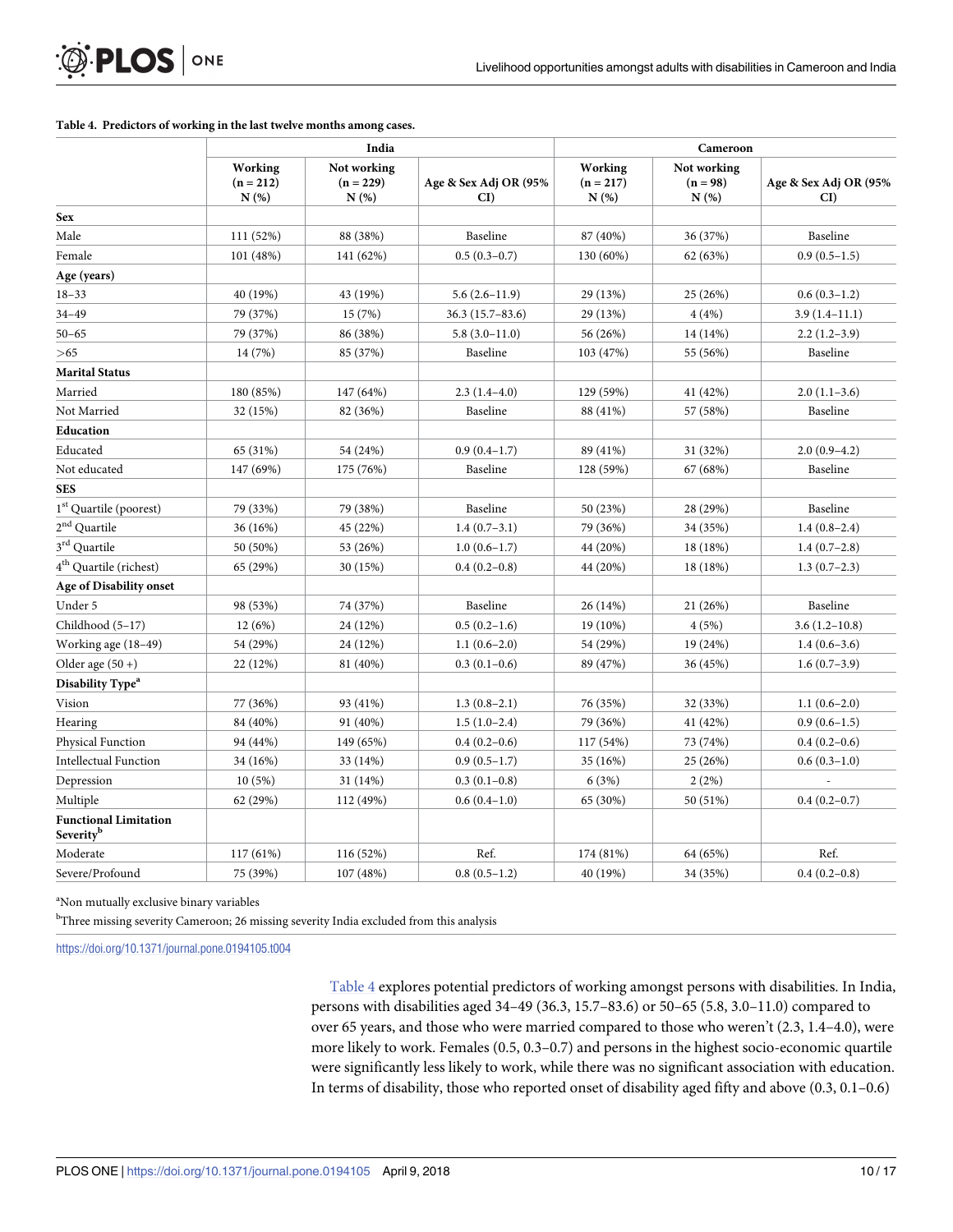<span id="page-10-0"></span>

|                                | India                   |                              |                             |         |                         |                         |                             |                      |
|--------------------------------|-------------------------|------------------------------|-----------------------------|---------|-------------------------|-------------------------|-----------------------------|----------------------|
|                                | All $(n = 282)$<br>N(%) | Cases $(n = 229)$<br>$N(\%)$ | Controls $(n = 53)$<br>N(%) | p-value | All $(n = 117)$<br>N(%) | Cases $(n = 98)$<br>N(% | Controls $(n = 19)$<br>N(%) | p-value <sup>a</sup> |
| Unpaid activities <sup>b</sup> | 42 (12%)                | 17(7%)                       | 25 (47%)                    | < 0.001 | 14 (12%)                | 7(7%)                   | 7(37%)                      | < 0.001              |
| Ageing/retirement              | 121 (43%)               | 101(44%)                     | 20 (38%)                    |         | 27 (23%)                | 22(22%)                 | 5(26%)                      |                      |
| <b>Health or disability</b>    | 85 (30%)                | 80 (35%)                     | 5(9%)                       |         | 64 (55%)                | 59 (60%)                | 5(26%)                      |                      |
| Other                          | 34 (12%)                | 31 (14%)                     | 3(6%)                       |         | 12 (10%)                | $10(10\%)$              | $2(11\%)$                   |                      |

#### Table 5. Primary reason not working amongst those who have not worked at all in the past 12 months.

<sup>a</sup>P-value from  $\chi^2$  test of association

<sup>b</sup>Unpaid activities: housework/chores or being a students

<https://doi.org/10.1371/journal.pone.0194105.t005>

and those experiencing physical limitations (0.4, 0.2–0.6) or depression (0.3, 0.1–0.7) were the least likely to be working. Similarly, in Cameroon, the likelihood of working amongst persons with disabilities was highest in the age groups of  $34-49$  (3.9, 1.4–11.1) and  $50-65$  (2.2, 1.1–3.9), and amongst those who were married (2.0, 1.1–3.6). There was no relationship between likelihood of working and sex or socio-economic status in Cameroon, but education was positively associated with working (2.0, 1.1–3.6). Persons with disabilities in Cameroon were more likely to be working if they acquired their disability in later childhood (aged 5–17) compared to under the age of five (3.6, 1.2–10.8) and were less likely to be working if they experienced physical limitations (0.4, 0.2–0.6) or multiple limitations (0.4, 0.2–0.7). Persons with severe or profound functional limitations were also less likely to work compared to those with moderate functional limitations (0.4, 0.2–0.8). These results remained similar with multivariate adjustment (data not shown).

There were differences between persons with and without disabilities in the reasons for not working (p*<*0.001, Table 5). In both settings, persons with disabilities not working commonly reported ageing (India: 44%, Cameroon: 22%) and their health or disability (India: 35%, Cameroon: 60%) as the primary reason. Persons without disabilities more frequently reported not working due to undertaking unpaid activities (such as housework) (India: 47%, Cameroon: 37%) and ageing (India: 38%, Cameroon:26%).

In India, persons with disabilities were three times more likely to have access to state-sponsored pension support than persons without (3.1, 2.1–4.6), but access to non-state livelihoods support mechanisms including self-help groups, microfinance or cash for work schemes were similar for persons with and without disabilities [\(Table](#page-11-0) 6). In Cameroon, 96% of the sample did not have access to any state-sponsored benefits, and persons with disabilities were less likely than persons without to access non-state livelihoods support (e.g. self-help or microfinance groups run by non-state actors) (0.6, 0.4–0.9).

# **Discussion**

In this two-setting study, persons with disabilities in both settings were five times less likely to be working compared to age, sex and community matched controls without disabilities, and this relationship held across age groups, sex, marital status, and education level. Among persons with disabilities, key predictors of working were lower current age, being married and not having either a physical impairment in both settings, or multiple impairments in Cameroon. Even in the oldest age group of 65 and above, persons with disabilities were substantially less likely to be working than persons without disabilities.

The evidence of substantially lower participation in work among persons with disabilities compared to their non-disabled peers in this study corroborates the limited literature on the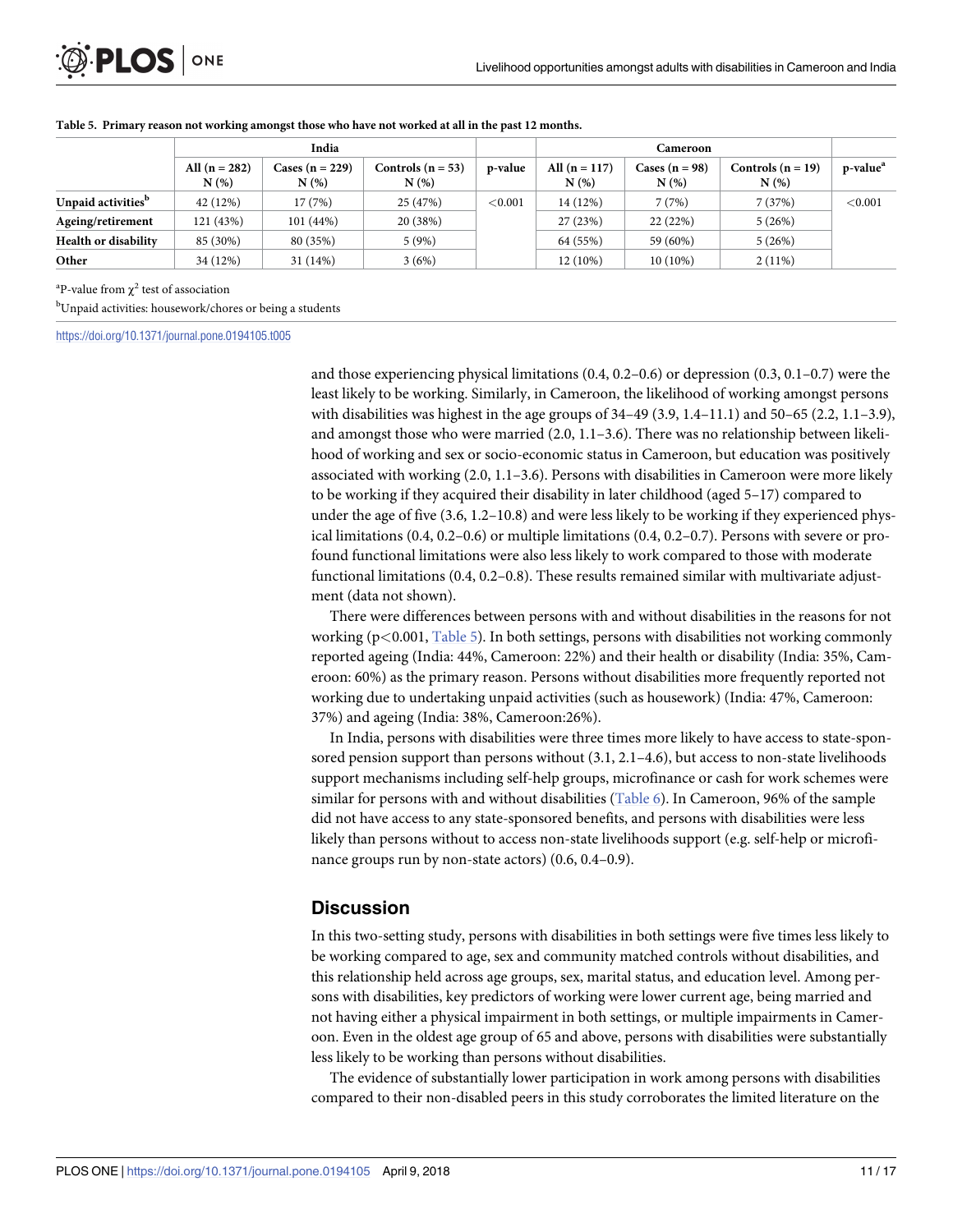|                                 | India <sup>a</sup>                   |            |                                  | Cameroon <sup>a</sup> |                     |                                  |  |
|---------------------------------|--------------------------------------|------------|----------------------------------|-----------------------|---------------------|----------------------------------|--|
|                                 | Cases<br>Controls<br>$n(\%)$<br>n(%) |            | Age and Sex Adjusted OR (95% CI) | Cases<br>$n(\%)$      | Controls<br>$n(\%)$ | Age and Sex Adjusted OR (95% CI) |  |
|                                 | $n = 441$                            | $n = 288$  |                                  | $n = 315$             | $n = 184$           |                                  |  |
| <b>State Sponsored Benefits</b> |                                      |            |                                  |                       |                     |                                  |  |
| Pension                         | 225 (51%)                            | 67 (23%)   | $3.1(2.1-4.6)$                   | 4(1%)                 | 2(1%)               | $1.4(0.4-5.8)$                   |  |
| Other benefit                   | 27(6%)                               | $3(1\%)$   | $11.4(3.4 - 38.0)$               | 12(4%)                | 4(2%)               | $2.7(1.0-7.2)$                   |  |
| No benefits                     | 189 (43%)                            | 218 (76%)  | Baseline                         | 299 (95%)             | 178 (97%)           | Baseline                         |  |
| Non State Livelihoods support   |                                      |            |                                  |                       |                     |                                  |  |
| Any support                     | 106 (24%)                            | 83 (29%)   | $0.9(0.6-1.3)$                   | 146 (46%)             | 108 (59%)           | $0.6(0.4-0.9)$                   |  |
| Self Help Groups                | 76 (17%)                             | 64 (22%)   | $0.8(0.6-1.2)$                   | 130 (42%)             | 89 (49%)            | $0.7(0.5-1.1)$                   |  |
| Microfinance Groups             | 9(2%)                                | 6(2%)      | $1.2(0.4-3.8)$                   | 70 (22%)              | 53 (29%)            | $0.8(0.5-1.2)$                   |  |
| Cash for Work schemes           | 42 (10%)                             | $31(11\%)$ | $1.0(0.5-1.8)$                   | 42 (13%)              | 30 (17%)            | $0.8(0.5-1.5)$                   |  |
| Other                           | $1(1\%)$                             | $\bf{0}$   | $\overline{\phantom{a}}$         | 13(4%)                | 5(3%)               | $1.7(0.7-4.2)$                   |  |

#### <span id="page-11-0"></span>**[Table](#page-10-0) 6. Access to benefits and other livelihoods support.**

a Binary outcome variables with positive response presented–OR for each variable individually, adjusted for age and sex '-'Omitted due to small cell size

<https://doi.org/10.1371/journal.pone.0194105.t006>

negative relationship between disability and access to livelihoods in LMICs [[13](#page-14-0), [44,](#page-15-0) [45\]](#page-15-0). The very limited available evidence from Cameroon and India specifically also corroborates our findings[\[46\]](#page-16-0). This reinforces the theorized pathway to poverty via barriers to decent work for persons with disabilities and their families and is contrary to Article 27 of the UNCRPD on the right of persons with disabilities to work on an equal basis as others[[4](#page-14-0)].

Overcoming the gap in access to livelihoods between persons with and without disabilities is essential in view of the international mandates put forward by the SDA and UNCRPD. Labour market analyses in high-income countries have highlighted numerous components underpinning the employment gap between persons with and without disabilities. These include employer misconceptions about the productive capacity of persons with disabilities, insufficient environmental or physical accommodations to the individual's needs, and increased reservation wages (the lowest wage at which a person will work) affected by unbalanced benefit policies that may dis-incentivise persons with disabilities to join or remain in the labour market[[16](#page-14-0), [17](#page-14-0)]. Such dimensions are less well explored or understood in LMICs and in the context of more complex livelihood mechanisms. One qualitative study by Palmer et al. (2015) in Vietnam cited low educational attainment and discrimination as the biggest barriers to both formal and informal work for persons with disabilities in that setting [[47](#page-16-0)].

Possible mechanisms for promoting greater participation of persons with disabilities in livelihoods include improved access to social protection systems, healthcare, rehabilitation and assistive devices, education and vocational training [[48](#page-16-0), [49](#page-16-0)]. Furthermore, Article 2 of the UNCRPD outlines key obligations of governments to ensure equal opportunities for persons with disabilities. These commitments include establishing anti-discrimination laws, ensuring the accessibility of workplaces and, together with employers, providing reasonable accommo-dations to workers with disabilities[[50](#page-16-0)]. However, evidence on both the availability and impact of these different interventions on improving access to livelihoods for persons with disabilities in LMICs is extremely minimal, and in urgent need of prioritisation [\[51\]](#page-16-0).

Persons with disabilities were slightly more likely to be in the poorest socio-economic quartile in India, but in Cameroon, no differences in socio-economic status between groups was observed. This contrasts to prevailing literature that has shown an association between livelihoods and poverty, but is similar to findings shown in Afghanistan, Zambia and Rwanda[\[52,](#page-16-0)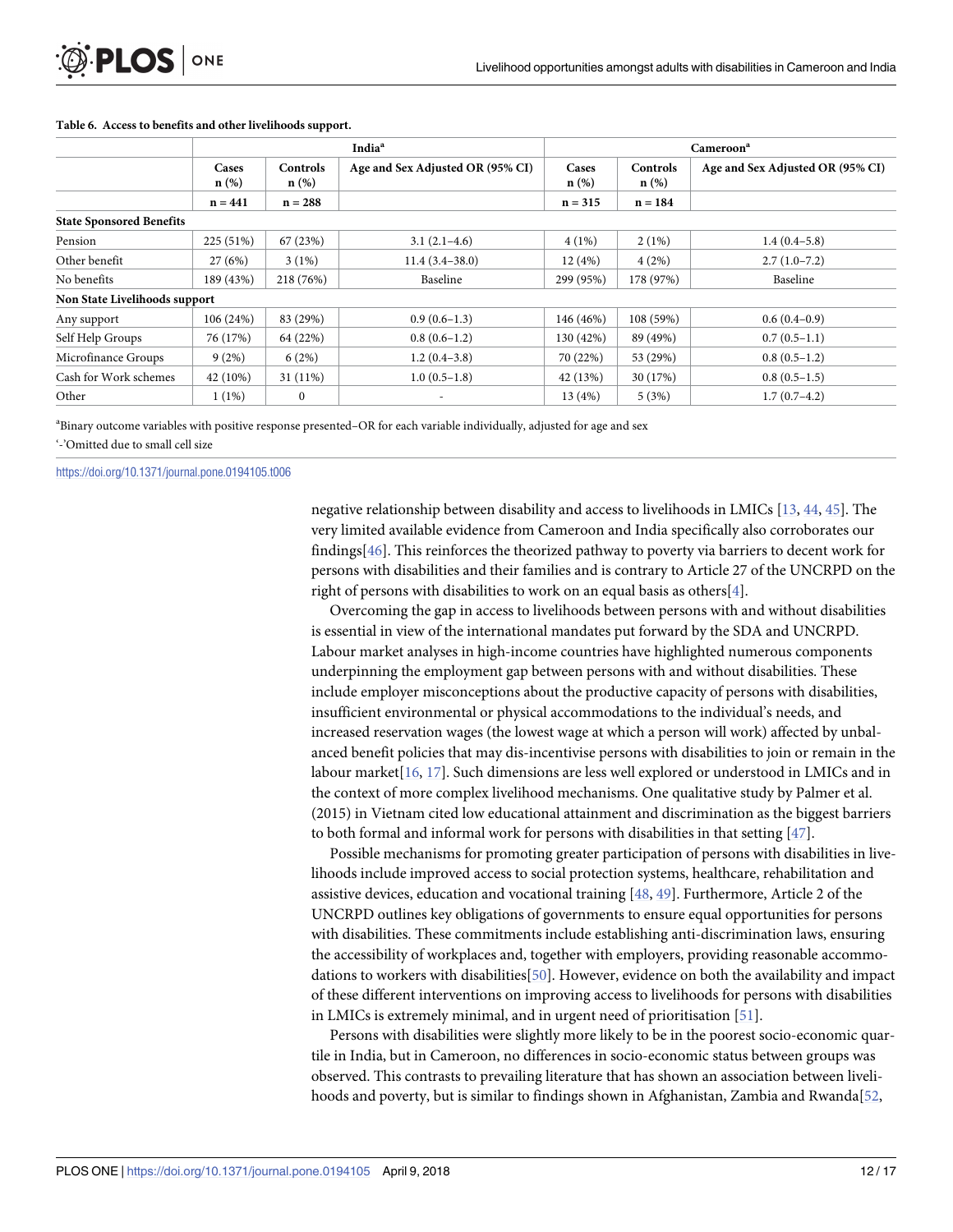<span id="page-12-0"></span>[53\]](#page-16-0). Reasons are unclear, but may reflect very high levels of poverty across the population making it more difficult to detect differences between groups. Similarly, it exposes the need to explore more nuanced measures of multidimensional poverty incorporating additional dimensions such as living standards and empowerment, in addition to measures of economic poverty.

The similarity in education and literacy levels between cases and controls in both settings, while seemingly contrasting to the growing evidence on the widespread exclusion of children with disabilities from school [[54](#page-16-0)] should be interpreted in light of age of onset of disability. The majority of cases (51% in India and 77% in Cameroon) reported disability onset beyond school age. This serves as a reminder of the need to be cognisant of the potentially varying implications of disability as acquired at different time-points in the life-cycle.

Exploring predictors of access to livelihoods amongst persons with disabilities highlighted additional trends and the heterogeneity of the lived experience of disability. The finding that in India, women with disabilities were twice as likely not to be working as men with disabilities, supports the theorized 'double discrimination' experienced by women with disabilities [\[55,](#page-16-0) [56\]](#page-16-0). In contrast, in Cameroon no difference was observed by sex. This may be related to the high proportion of both cases and controls working in agrarian livelihoods in Cameroon (77%, compared with 50% in India), which may be less vulnerable to external barriers (e.g. accessibility, stigma) than those seeking livelihood opportunities through an employer or customer-facing business.

Our study found that marital status was strongly associated with disability and access to livelihoods. First, persons with disabilities were less likely to be married than persons without disabilities in both settings, which supports previous literature on disability stigma and societal misconceptions of asexuality of persons with disabilities [\[3](#page-14-0), [57](#page-16-0)]. Second, among persons with disabilities, those who were married were more likely to work even after adjustment for confounders. This may be related to the psychological benefits of cohabiting with a partner, as opposed to being single, widowed or divorced, which has long been established to build human and social capital, improve psychological wellbeing and provide resilience [[58](#page-16-0)]. Conversely, the reverse causality may hold, in that there may be increased likelihood of marriage amongst persons with disabilities who work. Further, ideally longitudinal, research is needed in this area.

Age of onset and type of functional limitation affected likelihood of access to livelihoods in different ways in the two settings. In terms of onset, amongst persons with disabilities, those who had acquired their disability aged fifty and above in India, and below five years of age in Cameroon were the least likely to be working. Physical limitations were associated with lower likelihood of working in both settings, alongside depression in India, and the presence of multiple limitations in Cameroon. As over half of persons with disabilities that worked in India and three quarters in Cameroon were small-scale farmers, the inherently physically-demanding nature of the predominant livelihood may explain why those with physical limitations in each setting were less likely to work. The finding that persons with depression were least likely to be working in India is in line with findings from a systematic review highlighting a strong association between common mental disorders and poverty–including but not restricted to economic poverty and employment–in LMICs [[59](#page-16-0)].

Taken in aggregate, these findings substantiate arguments related to the heterogeneity of disability and the lived experiences of persons with disabilities, and highlights the importance of disability data disaggregation in research findings $[16, 60, 61]$  $[16, 60, 61]$  $[16, 60, 61]$  $[16, 60, 61]$  $[16, 60, 61]$ . Moreover, in relation to the Sustainable Development Agenda, it necessitates responsiveness and reactivity even within the context of inclusive programme design to meet diverse needs, capacities and environmental contexts, and break down the barriers to engaging in sustainable livelihoods experienced by persons with disabilities in different contexts and settings.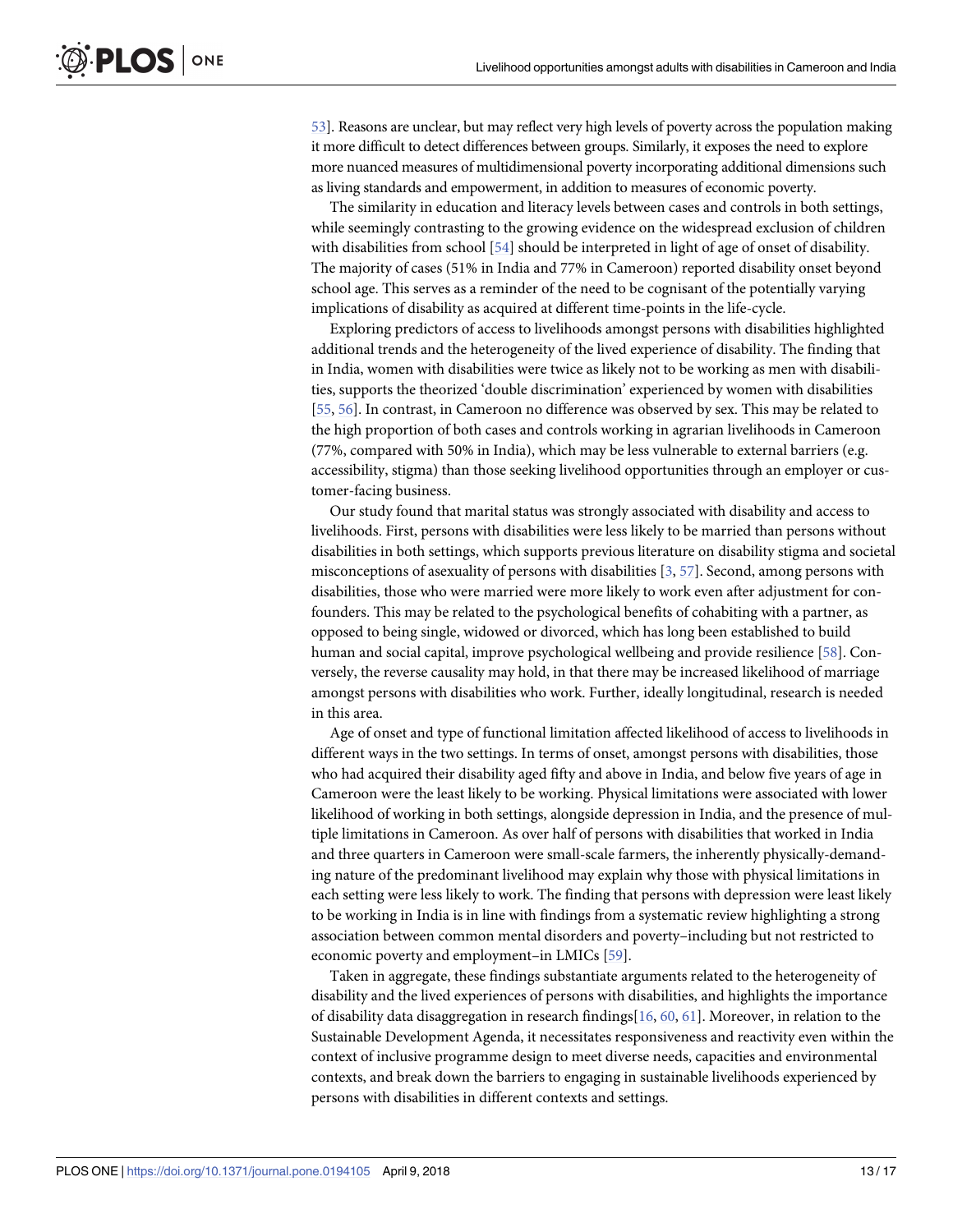<span id="page-13-0"></span>The relatively high proportion of persons with disabilities receiving state-sponsored livelihood support in India, and non-state support in Cameroon, is encouraging, particularly in light of the evolving discourse and evidence related to social protection as a mechanism for mitigating and preventing poverty. Social protection will be most transformative when it addresses drivers of poverty and barriers to decent work, such as poor access to timely, affordable healthcare and quality education; however, the nature and impact of state and non-state supports in these contexts was not a focus of this research. The role of social protection in reducing poverty and improving livelihoods is a complex and nuanced research area, which deserves further attention in future studies[\[62\]](#page-16-0).

# **Strengths and limitations**

Our primary dependent variable 'working' is a relatively narrow conceptualisation of livelihoods, and may miss some of the multiple productive activities that households and individuals may engage in, particularly in rural and informal economies [\[63–65](#page-16-0)]. Moreover, we are limited in our analyses by the cross-sectional nature of the data, despite our attempts to adjust for age of onset in relation to the outcome variables. In addition, the unexpectedly large burden of disability in the older age groups, while an important finding in itself, prevented us from achieving perfect age-sex matching of cases to controls.

In terms of strengths, this was a large population based case-control study in two settings assessing the quantitative relationship between disability and access to livelihoods. We used a comprehensive approach to measuring disability and assessed access to livelihood both between persons with and without disabilities, and amongst persons with disabilities.

# **Conclusion**

This study provides empirical evidence of the exclusion of persons with disabilities from livelihood opportunities in one district each of Cameroon and India. Moreover, the findings highlight the heterogeneity of that exclusion amongst persons with disabilities. This necessitates both adequately disaggregated quantitative data that fully reflects the spectrum of experiences by persons with disabilities in accessing livelihood opportunities, and appropriately reactive inclusive programmes that can meet diverse needs. The coverage of livelihood protective programmes and benefits in both settings was encouraging, and should be promoted within the context of sustainability and access to work.

# **Supporting information**

**S1 [File.](http://www.plosone.org/article/fetchSingleRepresentation.action?uri=info:doi/10.1371/journal.pone.0194105.s001) Final Questionnaire case control study, Telegu.** (PDF)

**S2 [File.](http://www.plosone.org/article/fetchSingleRepresentation.action?uri=info:doi/10.1371/journal.pone.0194105.s002) Final Questionnaire case control study, English.** (PDF)

# **Author Contributions**

**Conceptualization:** Sarah Polack.

**Data curation:** Islay Mactaggart, Jayanthi Sagar, Joseph Oye, Sarah Polack.

**Formal analysis:** Islay Mactaggart, Sarah Polack.

**Funding acquisition:** Hannah Kuper.

**Investigation:** Islay Mactaggart, G. V. S. Murthy, Jayanthi Sagar, Joseph Oye, Sarah Polack.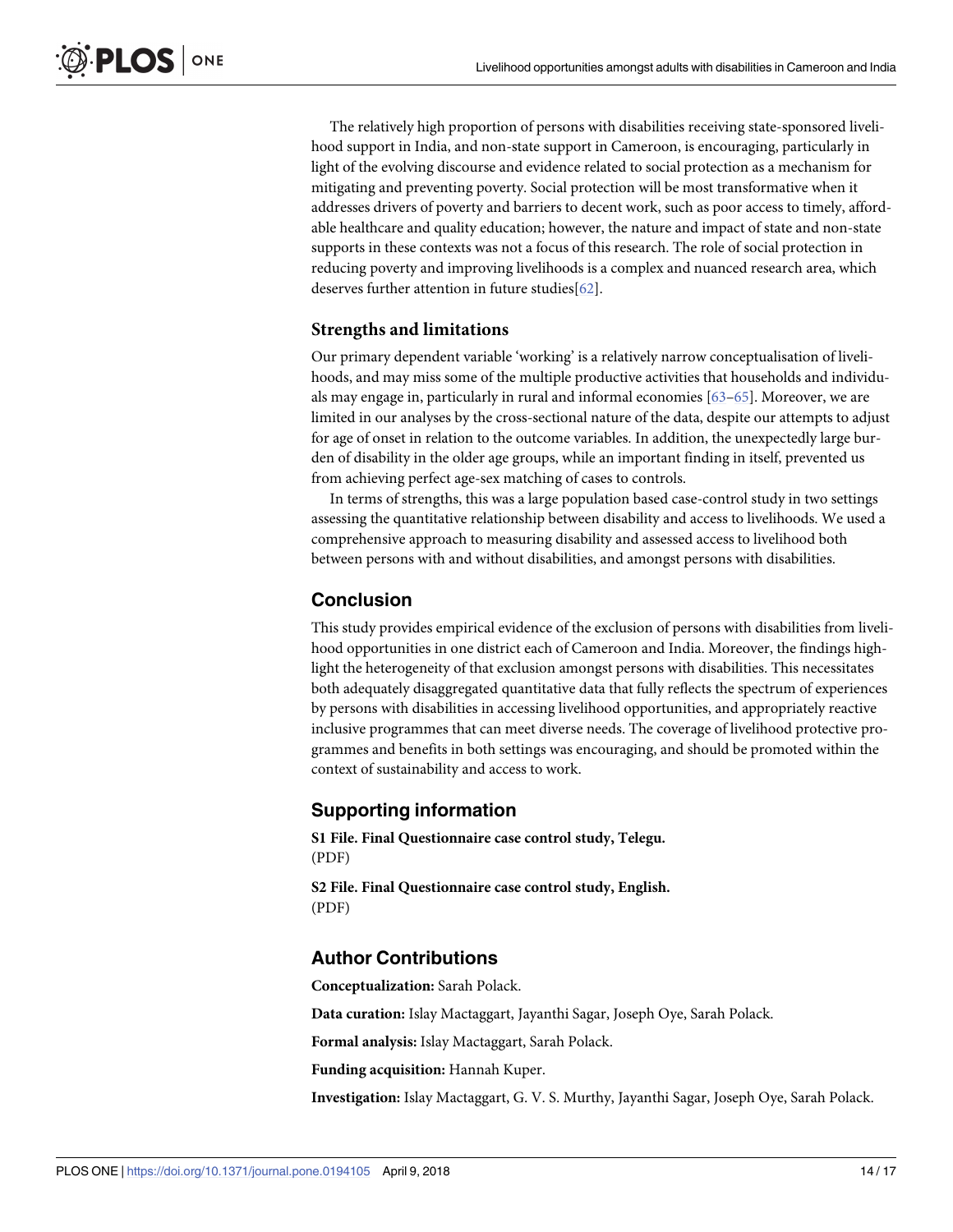<span id="page-14-0"></span>**Methodology:** Islay Mactaggart, Hannah Kuper, G. V. S. Murthy, Jayanthi Sagar, Joseph Oye, Sarah Polack.

**Project administration:** Islay Mactaggart, G. V. S. Murthy, Jayanthi Sagar, Joseph Oye.

**Resources:** Jayanthi Sagar, Joseph Oye.

**Software:** Joseph Oye.

**Supervision:** Hannah Kuper, G. V. S. Murthy, Sarah Polack.

**Writing – original draft:** Islay Mactaggart.

**Writing – review & editing:** Lena Morgon Banks, Hannah Kuper, G. V. S. Murthy, Jayanthi Sagar, Joseph Oye, Sarah Polack.

#### **References**

- **[1](#page-0-0).** United Nations. Transforming our world: the 2030 Agenda for Sustainable Development. Geneva: United Nations General Assembly, 2015.
- **[2](#page-0-0).** World Health Organization. World Report on Disability Geneva: World Health Organization; 2011.
- **[3](#page-0-0).** Groce N, Kembhavi G, Wirz S, Lang R, Trani J, Kett M. Poverty and disability–a critical review of the literature in Low and Middle Income Countries. Working Paper Series, 2011.
- **[4](#page-0-0).** United Nations. Convention of the Rights of Persons with Disabilities and Optional Protocol. New York: United Nations, 2006.
- **[5](#page-1-0).** United Nations. Disability and the Millennium Development Goals: A Review of the MDG Process and Strategies for Inclusion of Disability Issues in Millennium Development Goal Efforts. 2011.
- **6.** Groce NE, Trani J-F. Millennium Development Goals and people with disabilities. The Lancet. 2009; 374(9704):1800–1.
- **[7](#page-1-0).** United Nations. Millennium development goals 2015. Available from: Available online: [http://www.un.](http://www.un.org/millenniumgoals/) [org/millenniumgoals/](http://www.un.org/millenniumgoals/).
- **[8](#page-1-0).** Banks LM, Mearkle R, Mactaggart I, Walsham M, Kuper H, Blanchet K. Disability and social protection programmes in low-and middle-income countries: a systematic review. Oxford Development Studies. 2016:1–17.
- **[9](#page-1-0).** Elwan A. Poverty and disability. A Survey of the Literature. 1999.
- **[10](#page-1-0).** Yeo R. Chronic poverty and disability. Chronic Poverty Research Centre Working Paper. 2001;(4).
- **[11](#page-1-0).** Braithwaite J, Mont D. Disability and poverty: a survey of World Bank Poverty Assessments and implications. European Journal of Disability Research. 2009; 3:219–32.
- **[12](#page-1-0).** Mitra S, Posarac A, Vick B. Disability and Poverty in Developing Countries: A Multidimensional Study. World Development. 2013; 41(0):1–18. [http://dx.doi.org/10.1016/j.worlddev.2012.05.024.](http://dx.doi.org/10.1016/j.worlddev.2012.05.024)
- **[13](#page-1-0).** Trani J-F, Loeb M. Poverty and disability: A vicious circle? Evidence from Afghanistan and Zambia. Journal of International Development. 2012; 24:S19–S52. <https://doi.org/10.1002/jid.1709>
- **[14](#page-1-0).** Waddell G, Burton AK. Is work good for your health and well-being?: The Stationery Office; 2006.
- **[15](#page-1-0).** Chambers R, Conway G. Sustainable rural livelihoods: practical concepts for the 21st century: Institute of Development Studies ( UK); 1992.
- **[16](#page-1-0).** Jones MK. Disability and the labour market: a review of the empirical evidence. Journal of Economic Studies. 2008; 35(5):405–24.
- **[17](#page-11-0).** Organisation for Economic Co-operation and Development. Sickness, Disability and Work: Breaking the Barriers: A Synthesis of Findings across OECD Countries: OECD Publishing; 2010.
- **[18](#page-1-0).** Kemp P, Sunden AE, Tauritz BB. Sick Societies: Trends in Disability Benefits in Post-industrial Welfare States: International Social Security Association; 2006.
- **[19](#page-1-0).** Equal Times. Equal Times Special Report No 10/2016: Informal Economy. Brussels, Belgium: 2016.
- **[20](#page-1-0).** Mizunoya S, Mitra S. Is there a disability gap in employment rates in developing countries? World Development. 2013; 42:28–43.
- **[21](#page-1-0).** Loeb M, Eide AH. Living conditions among people with activity limitations in Malawi: a national representative study. Oslo, SINTEF; 2004.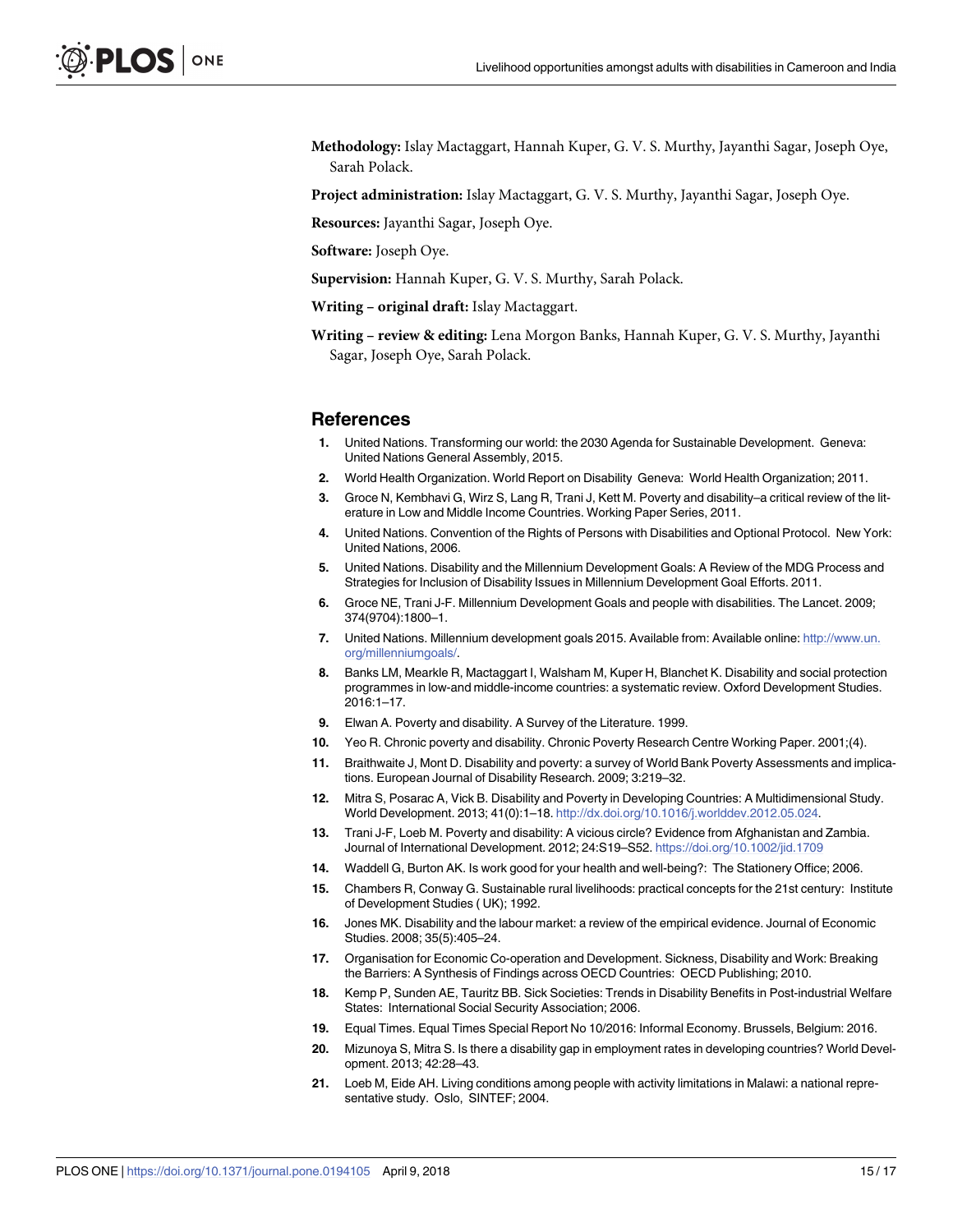- <span id="page-15-0"></span>**[22](#page-1-0).** Eide AH, Kamaleri Y. Living conditions among people with disabilities in Mozambique: a national representative study. Oslo, SINTEF. 2009.
- **[23](#page-1-0).** Mitra S, Pošarac A, Vick B. Disability and poverty in developing countries: a snapshot from the world health survey: World Bank; 2011.
- **[24](#page-1-0).** UNDP. Human Development Report 2016: Human Development for Everyone. UN Plaza, New York, USA: United Nations Development Programme, 2016.
- **[25](#page-2-0).** United Nations. United Nations Treaty Collection Available from: [https://treaties.un.org/Pages/](https://treaties.un.org/Pages/ViewDetails.aspx?src=TREATY&mtdsg_no=IV-15&chapter=4&clang=_en2016) [ViewDetails.aspx?src=TREATY&mtdsg\\_no=IV-15&chapter=4&clang=\\_en2016](https://treaties.un.org/Pages/ViewDetails.aspx?src=TREATY&mtdsg_no=IV-15&chapter=4&clang=_en2016) [08.10.17].
- **[26](#page-2-0).** Ray M, Wallace L, Mbuagbaw L, Cockburn L. Functioning and disability in recent research from Cameroon: a narrative synthesis. Pan African Medical Journal. 2017; 27(1).
- **[27](#page-2-0).** Gupta A. A CRITICAL ANALYSIS OF VARIOUS LEGISLATIONS AND POLICIES ON DISABILITY IN INDIA. MIER Journal of Educational Studies, Trends and Practices. 2016; 1(2).
- **[28](#page-2-0).** Hiranandani V, Sonpal D. Disability, economic globalization and privatization: A case study of India. Disability Studies Quarterly. 2010; 30(3/4).
- **29.** Chaudhuri L. Disability in India: Issues and Concerns. 2006.
- **[30](#page-2-0).** Kumar A, Sonpal D, Hiranandani V. Trapped between ableism and neoliberalism: Critical reflections on disability and employment in India. Disability Studies Quarterly. 2012; 32(3).
- **[31](#page-2-0).** International Classification of Functioning, Disability and Health (ICF): World Health Organisation; [03.05.13]. Available from: <http://www.who.int/classifications/icf/en/>.
- **[32](#page-2-0).** Mathers CD, Fat DM, Boerma J. The global burden of disease: 2004 update: World Health Organization; 2008.
- **[33](#page-2-0).** Turner AG, Magnani RJ, Shuaib M. A not quite as quick but much cleaner alternative to the Expanded Programme on Immunization (EPI) Cluster Survey design. Int J Epidemiol. 1996; 25(1):198–203. PMID: [8666490](http://www.ncbi.nlm.nih.gov/pubmed/8666490)
- **[34](#page-3-0).** Simms V, Atijosan O, Kuper H, Nuhu A, Rischewski D, Lavy C. Prevalence of epilepsy in Rwanda: a national cross-sectional survey. Tropical Medicine & International Health. 2008; 13(8):1047–53. [https://](https://doi.org/10.1111/j.1365-3156.2008.02108.x) [doi.org/10.1111/j.1365-3156.2008.02108.x](https://doi.org/10.1111/j.1365-3156.2008.02108.x) PMID: [18564351](http://www.ncbi.nlm.nih.gov/pubmed/18564351)
- **[35](#page-3-0).** Mactaggart I, Kuper H, Murthy G, Sagar J, Oye J, Polack S. Assessing health and rehabilitation needs of people with disabilities in Cameroon and India. Disability and rehabilitation. 2015:1–8.
- **[36](#page-3-0).** Madans JH, Loeb ME, Altman BM. Measuring disability and monitoring the UN Convention on the Rights of Persons with Disabilities: the work of the Washington Group on Disability Statistics. BMC Public Health. 2011; 11(Suppl 4):S4.
- **[37](#page-3-0).** Mathenge W, Kuper H, Limburg H, Polack S, Onyango O, Nyaga G, et al. Rapid Assessment of Avoidable Blindness in Nakuru District, Kenya. Ophthalmology. 2007; 114(3):599–605. [https://doi.org/10.](https://doi.org/10.1016/j.ophtha.2006.06.057) [1016/j.ophtha.2006.06.057](https://doi.org/10.1016/j.ophtha.2006.06.057) PMID: [17141319](http://www.ncbi.nlm.nih.gov/pubmed/17141319)
- **[38](#page-3-0).** Smith A, Mackenzie I. WHO Ear and Hearing Disorders Survey Protocol. Geneva: World Health Organization, 1999.
- **[39](#page-3-0).** Atijosan O, Kuper H, Rischewski D, Simms V, Lavy C. Musculoskeletal impairment survey in Rwanda: design of survey tool, survey methodology, and results of the pilot study (a cross sectional survey). BMC musculoskeletal disorders. 2007; 8(1):30.
- **[40](#page-3-0).** Adewuya AO, Ola BA, Afolabi OO. Validity of the patient health questionnaire (PHQ-9) as a screening tool for depression amongst Nigerian university students. Journal of Affective Disorders. 2006; 96(1– 2):89–93. <https://doi.org/10.1016/j.jad.2006.05.021> PMID: [16857265](http://www.ncbi.nlm.nih.gov/pubmed/16857265)
- **[41](#page-5-0).** Vyas S, Kumaranayake L. Constructing socio-economic status indices: how to use principal components analysis. Health policy and planning. 2006; 21(6):459–68. <https://doi.org/10.1093/heapol/czl029> PMID: [17030551](http://www.ncbi.nlm.nih.gov/pubmed/17030551)
- **[42](#page-5-0).** Habtamu E, Wondie T, Aweke S, Tadesse Z, Zerihun M, Zewdie Z, et al. Trachoma and relative poverty: a case-control study. PLoS Negl Trop Dis. 2015; 9(11):e0004228. [https://doi.org/10.1371/journal.](https://doi.org/10.1371/journal.pntd.0004228) [pntd.0004228](https://doi.org/10.1371/journal.pntd.0004228) PMID: [26600211](http://www.ncbi.nlm.nih.gov/pubmed/26600211)
- **[43](#page-6-0).** Mactaggart I, Kuper H, Murthy G, Oye J, Polack S. Measuring Disability in Population Based Surveys: The Interrelationship between Clinical Impairments and Reported Functional Limitations in Cameroon and India. PLoS One. 2016; 11(10):e0164470. <https://doi.org/10.1371/journal.pone.0164470> PMID: [27741320](http://www.ncbi.nlm.nih.gov/pubmed/27741320)
- **[44](#page-11-0).** Mont D, Cuong NV. Disability and poverty in Vietnam. The World Bank Economic Review. 2011; 25 (2):323–59.
- **[45](#page-11-0).** Fritz D, Miller U, Gude A, Pruisken A, Rischewski D. Making poverty reduction inclusive: Experiences from Cambodia, Tanzania and Vietnam. Journal of International Development. 2009; 21(5):673–84. <https://doi.org/10.1002/jid.1595>